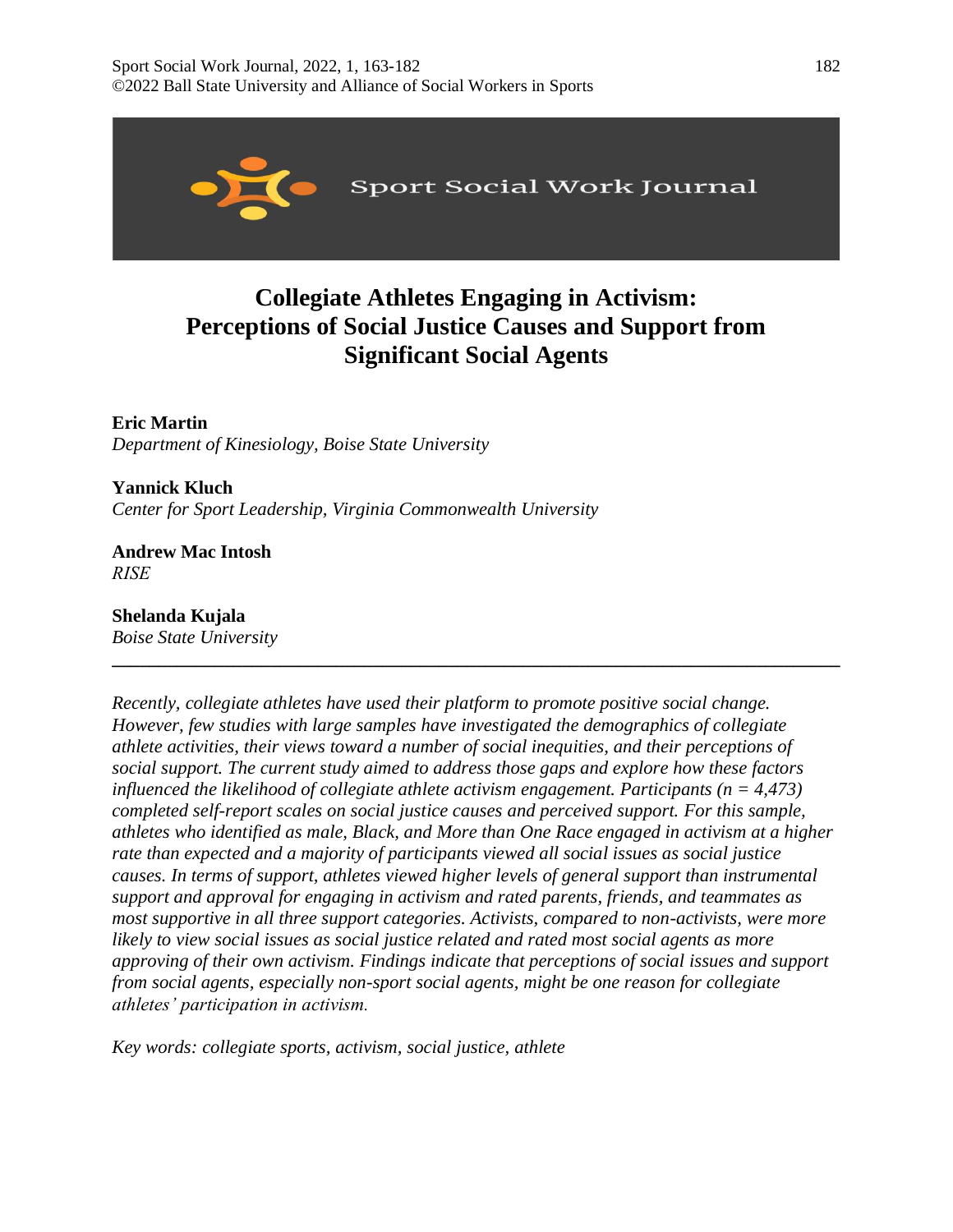Due to their roles on college campuses, collegiate athletes have greater visibility and a larger platform than their non-athlete student peers (Kluch, 2020). This platform provides collegiate athletes with unique opportunities to use their voices for the promotion of positive social change, often to an extent that is unavailable to their non-athlete counterparts (Mac Intosh et al., 2020). Given the recent national revitalization of the Black Lives Matter movement due to the brutal murders of Black Americans such as George Floyd and Breonna Taylor, athletes have begun to call for systemic change to eradicate social injustice. These actions have included a number of high-profile activist acts across the country. For example, athletes from Pac-12 institutions formed the #WeAreUnited group to fight for fair treatment of college athletes with regard to COVID-19 protocols, revenue sharing, racial equity, and image and likeness rights (*#WeAreUnited*, 2020). Data from a national survey conducted by the National Collegiate Athletic Association (NCAA) during the 2020 academic year – a time marked by increased national discourse on racial justice – also showed a significant increase in social justice engagement among collegiate athletes, with almost 90% of survey respondents having engaged in racial justice conversations (NCAA, 2020).

In spite of the recent increases in collegiate athletes' engagement in racial justice conversations, we know relatively little about which athletes are moving beyond these conversations to actual activism. Some research suggests that individuals' identities may play a role in their motivation and level of engagement in activist work (Calow, 2021; Kluch, 2021; Mac Intosh et al., 2020). Further investigating the demographic characteristics of activist athletes would allow for the development of targeted interventions to help athletes find their voice for causes that were individually relevant. In addition to the demographic makeup of these individuals, another key factor in their engagement in activism might be their own personal beliefs about various social causes. As athlete activism has been increasing at all levels, but especially at the collegiate level, understanding the athletes' perception of what constitutes a social justice issue was an important first step in better understanding what issues were important to athletes and consequently the motivation these athletes may draw upon to inform their activism. This is even more important since universities as a whole are supposed to be aiding in the holistic development of their students.

In addition to personal characteristics, another reason why collegiate athletes might be becoming more active in the social justice space could be the support they receive from coaches, academic advisors, athletic trainers, faculty, and other athletics department staff. Even though these support systems are a critical component of the athletes' environments, we know relatively little about how collegiate athletes perceive support from these various social agents when it comes to engaging in activism. Therefore, we looked at the support from significant social agents for college athletes' activist engagement to gain a better sense of how such agents may assist activist athletes in utilizing their platform for social justice efforts while also helping those closest to these athletes (e.g., coaches, administrators) understand how to better support athletes in driving action for systemic change.

#### **Athlete Activism for Social Justice**

Activism, or groups applying pressure on institutions or organizations in an attempt to change practices, conditions or policies with which they do not agree (Smith, 2005), has seen an increase in recent years in the sport environment – particularly when it comes to activism for social justice. Sport scholars have defined social justice as the "embracing [of] diversity, equity,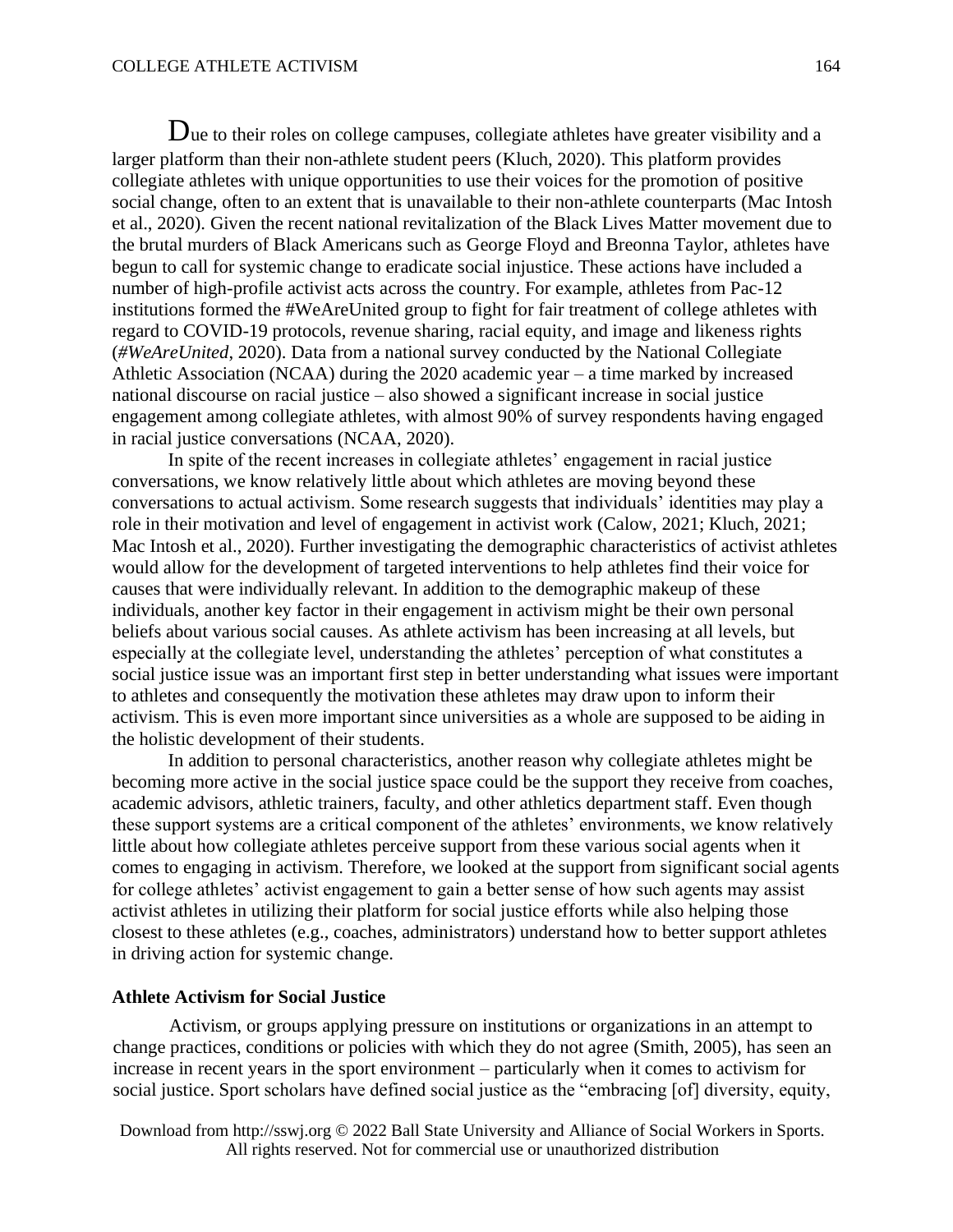and inclusion while recognizing the roles of privilege and power" (Camiré et al., 2021). More specifically, social justice is concerned with creating an environment in which all members of society are treated equitably, fairly, and respectfully (Culp, 2016) and are provided the same protections, opportunities, and rights (National Association of Social Workers, 2015). A commitment to social justice can range from recognizing the dignity of historically marginalized groups to redistributing economic wealth and power (Fraser, 1999). Social justice activism is often aimed at creating more equitable opportunities and outcomes for historically minoritized groups, which Tatum (1997) has identified as groups that are marginalized based on their race/ethnicity, gender, sexual orientation, socioeconomic background, religion, age, as well as mental and physical abilities.

In this most recent new wave of social justice athlete activism led by Black athletes (Edwards, 2016), activist efforts can take multiple forms including, but not limited to, community outreach, financial contributions, public statements, wearing activist apparel (e.g., "I can't breathe" shirts), and engaging in protests or other public displays of resistance (Mac Intosh et al., 2018). While these efforts have often taken place at the professional level, collegiate athletes have increasingly used their position on college campuses to encourage political and social change as well (Kluch, 2020). For example, in 2015, the University of Missouri's team protested discriminatory practices and racist actions on their campus (Ferguson & Davis, 2019; Yan et al., 2018) and football players at Northwestern University led an unsuccessful attempt to unionize (Strauss, 2015). Other prominent examples of collegiate athletes utilizing their platform for social change include football players at the University of Texas leading efforts for numerous campus changes (Davis, 2020), basketball players at the University of Washington launching initiatives that focus on prison and criminal justice reform (Kirschman, 2020), and calls by athletes at the University of Texas and University of Washington to eliminate controversial landmarks, many of which celebrated the country's racist past.

Despite the well-documented stigma attached to activism in the arena of sport (Kaufman, 2008; Kaufman & Wolff, 2010), the recent reemergence of the activist athlete is informed by a rich history of athlete activists from historically minoritized and marginalized populations who have leveraged their power to challenge the institution of sport to call attention to injustices (Wiggins, 1992). For example, scholars have long shown the central roles Black athletes have played during the Civil Rights Movement (Agyemang et al., 2018; Cooper et al., 2019; Edwards, 2016; Edwards, 1969) and, more recently, the Black Lives Matter movement (Sarver Coombs  $\&$ Cassilo, 2017). Similarly, women have played crucial roles in advancing feminist movements in and beyond sport, as each wave of feminism often coincided with advances in women's empowerment informed by female athleticism (Cooky, 2017). Scholars have also examined the leadership of queer sportspeople in advancing the rights and inclusion of athletes who identify as members of the LGBTQ+ community (Anderson, 2002; Anderson et al., 2016; Griffin, 1998). The leadership of athletes from minoritized groups to advance social justice agendas is not surprising, given that they are often motivated by a desire to provide visibility to minoritized voices, serve as role models, eliminate discrimination, and promote more inclusive environments both in and beyond sport (Kluch, 2021). However, even though this area of research is beginning to receive additional attention, large scale studies that have looked at exactly *who* is participating in activism and *why*, especially at the collegiate level, are rare. Therefore, the first purpose of the current study was to investigate the demographics of collegiate athletes engaging in activism and explore how athlete identities (demographics) might influence an athlete's likelihood to engage in social justice activism.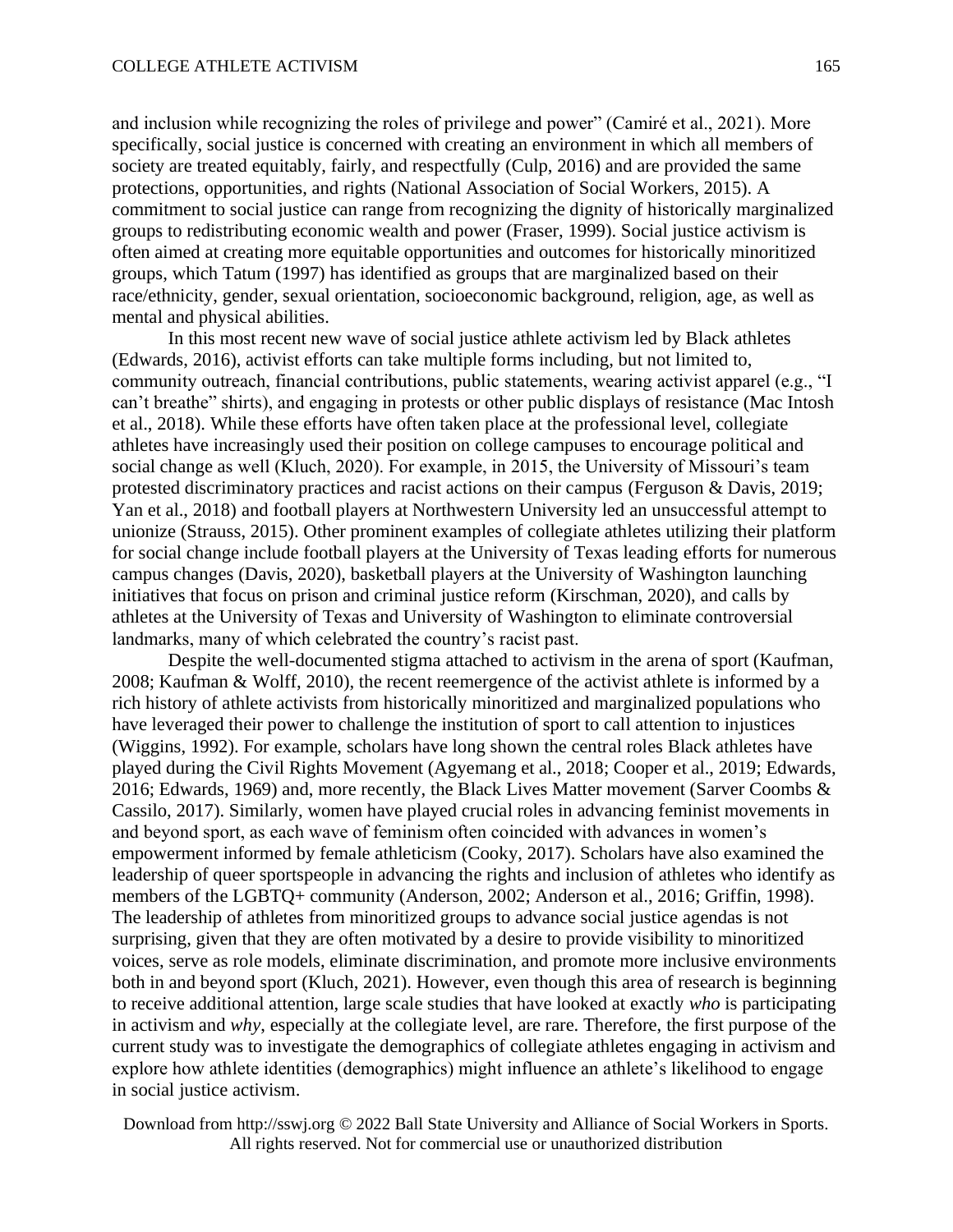As an athlete's demographic background is only part of what would make one engage in activism, the Theory of Planned Behavior (TPB; Ajzen, 1991) might also provide insight into why athletes decide to engage, or not engage, in social justice activism. Specifically, the TPB predicts an athlete's attitudes and normative beliefs will influence their intention to engage in an activity, which will ultimately influence their engagement in the behavior. One aspect that could influence one's attitude toward engaging in social justice activism are one's beliefs about various social inequities. Specifically, if an athlete views a specific cause as being a social justice issue, they would be more likely to engage in action that would illuminate that cause and bring change to the matter. For example, if an athlete viewed racism as something that is personally relevant and influencing them or their significant others, they would be more likely to engage in action to bring attention to the issue. On the other hand, if they perceived the cause as unrelated to themselves or those they care about, they would be less likely to engage in activist behavior. A similar pattern was recently identified by Mac Intosh et al. (2020), who found that collegiate athletes who held minoritized gender or racial identities were more likely to engage in activism than their non-minoritized peers. However, currently no studies have investigated collegiate athletes' perceptions of social justice issues. Therefore, the second purpose of this study was to (a) investigate collegiate athletes' perceptions toward various social justice issues, and (b) explore if there were differences in these perceptions between activist and non-activist athletes.

#### **Social Support**

In addition to attitudes influencing individuals' likelihood to engage in activism, the TPB (Ajzen, 1991) also predicts that subjective norms will influence their intentions to engage in the behavior. As subjective norm beliefs focus on how an individual perceives others, these beliefs would be closely connected to athlete's perceptions of social support. Social support, or "verbal and nonverbal behavior produced with the intention of providing assistance to others perceived as needing that aid" (MacGeorge, et al., 2011, p. 317), influences a number of behaviors and personal outcomes. Specifically, social support influences feelings of value, acceptance and love, perceptions of belonging, as well as mutual obligation and communication (MacGeorge et al., 2011). A network of support includes relationships in all areas of one's life such as family, friends, neighbors, coworkers, clubs, church, social groups, political groups, and many others (MacGeorge et al., 2011). For college athletes, this network also encompasses those involved in the sport environment and includes coaches, peers, athletic trainers, dieticians, sport psychologists, medical practitioners, and other athletic department staff (Freeman, 2020).

Although initially thought to be a unidimensional construct, recent studies have shown social support to be multidimensional with four functional aspects (Freeman, 2020; MacGeorge et al., 2011). Primary types of support include emotional support (e.g., reassurance, comfort), instrumental support (e.g., material goods, services), informational support (e.g., advice, feedback), and esteem support (e.g., validation, value assurance; Burleson & MacGeorge, 2011). The multidimensional nature of social support allows for a more nuanced understanding of the construct, as individuals will need different types and levels of each type of support largely dependent on their circumstances. However, even though the multidimensional nature of social support allows for a range of possibilities in research studies, studies examining the various types of social support from multiple social agents are not numerous (Freeman, 2020). Studies that investigate more than one type of social support and perceptions of how multiple social agents provide that support offer an opportunity to expand understanding of their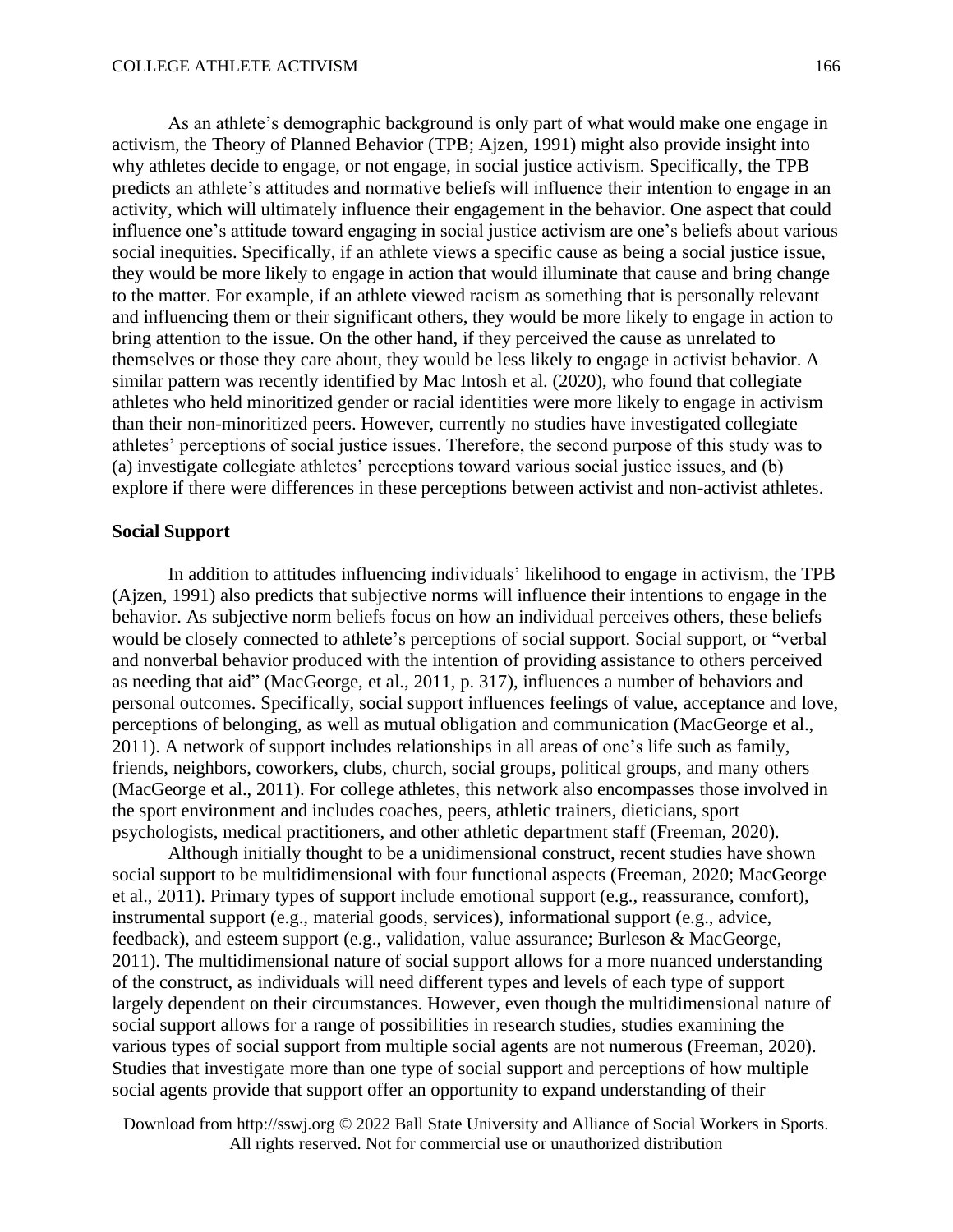individual impacts, especially in the sport realm that has typically utilized social support in very specific situations. This multidimensional support may also be critical to understanding when and why athletes engage in specific activist behaviors.

In the sport context, several studies have explicitly investigated social support, with a majority of those studies investigating collegiate athlete perceptions of general support. For example, multiple studies have demonstrated that high levels of perceived social support from teammates, coaches, athletics department staff, family, and friends have positive impacts on mental health and well-being as well as were related to lower levels of burnout (Cho et al., 2020; DeFreese & Smith, 2013, 2014; Gabana et al., 2017; Hagiwara et al., 2017; Sullivan et al., 2020). Further, higher levels of perceived social support from strength and conditioning coaches, athletic trainers, coaches, and teammates were recognized by athletes as having a large impact on their recovery, value of rehabilitation, feelings of well-being, and overall satisfaction (Barefield & McCallister, 1997; Bone & Fry, 2006; Corbillon et al., 2008; Judge et al., 2012; Lu & Hsu, 2013). Clearly, the perceptions of support for collegiate athletes have shown to be related to a large number of positive outcomes – and the lack of perceived support, in turn, to be related to more detrimental outcomes.

In addition to the perceptions of general support, several studies have investigated support in regards to the four functional aspects of support (Freeman, 2020; MacGeorge et al., 2011) and found that, typically, these more specific forms of support also led to positive outcomes for athletes. For example, Sullivan and colleagues (2020) found that tangible support strongly negatively related to depressive symptoms as athletes were more able to handle stress because of the tangible support available (e.g., tutoring, health services, and a supportive network of family and friends). Finally, one study by Corbillon and colleagues (2008) investigated types of support from various social agents and found that injured athletes perceived emotional support from teammates to be stronger than that from coaches, indicating that assessing social support from a variety of social agents can be informative in certain events and inform best practices for how to help athletes in these circumstances. In total, these studies indicate that measuring both general support and specific types of support might be beneficial to understand the impact of support for collegiate athletes better.

#### **Social Support for Activism**

In many of the examples of athlete activism, support from the public was mixed (Sarver Coombs et al., 2019; Kaufman, 2008). Often, athletes are expected to focus solely on sport and not use their platform for influencing social change (Kaufman, 2008). However, the presence of social support from key social agents can influence athletes to engage in social justice movements. For example, Havana McElvaine, a collegiate athlete who kneeled to protest police brutality, indicated her coach's support was one reason for her actions (University of Washington, 2017). Similarly, Kluch (2020) found that athletes draw heavily from mentorship in their activism. Conversely, several athletes who acted without support of their coaches or individuals at their institution faced backlash that included loss of playing time and scholarship, and even suspension or removal of the team (Kaufman, 2008). In the research domain, a number of studies have looked at how perceptions of support have influenced engaging in activism. Fuller and Agyemang (2018) interviewed Black Division III male collegiate athletes in terms of their attitudes toward activism, perceptions of social support, and ability to engage in activism. Athletes in the study indicated that perceived social support, or lack of support, would influence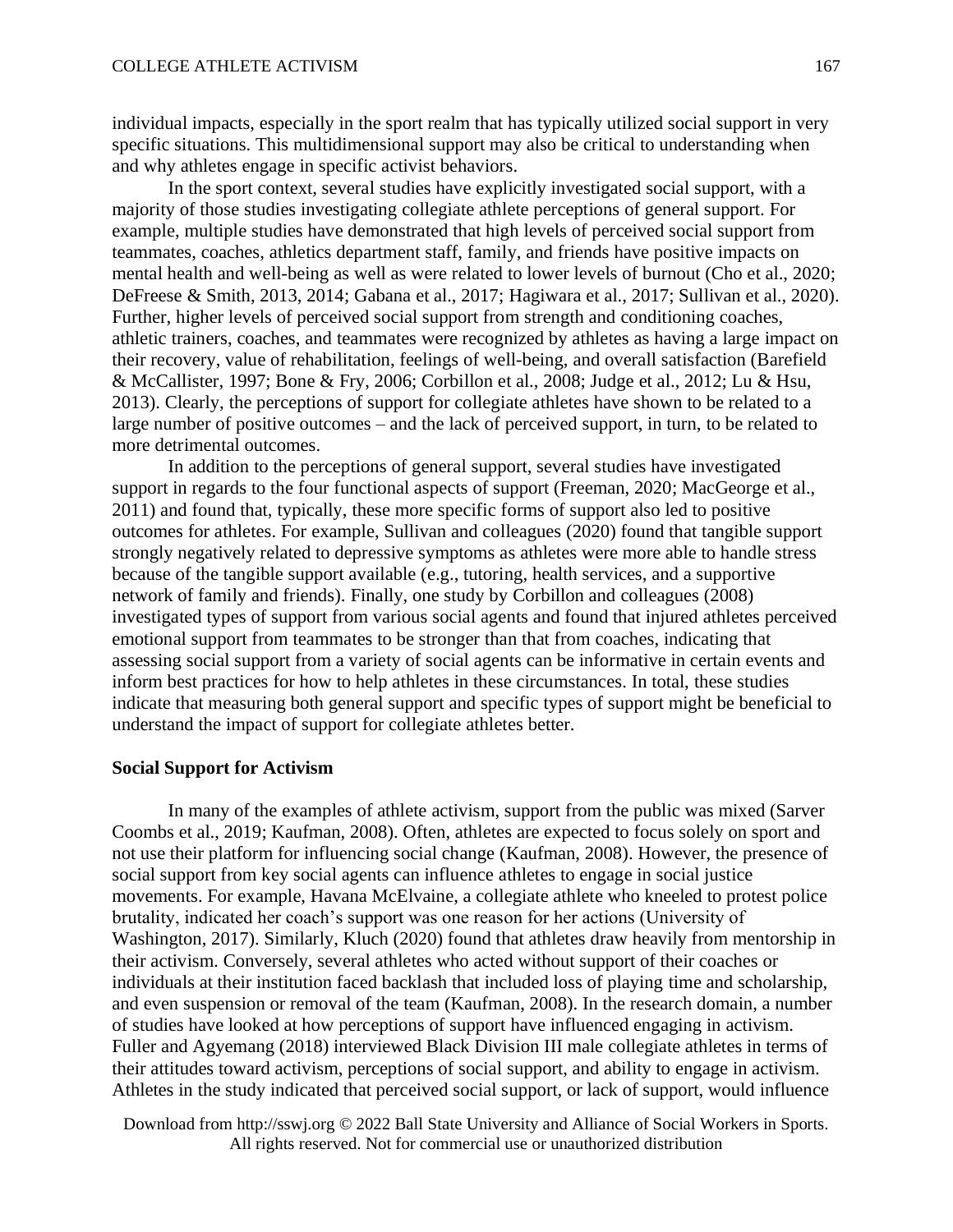their actions toward activism (Fuller  $\&$  Agyemang, 2018). Specifically, these collegiate athletes voiced that even though coaches pushed them to engage in community service activities, they felt like the coaches would not support engaging in activism because of negative impacts to the program and institution "image".

A recent study by Mac Intosh et al. (2020) utilized the Theory of Planned Behavior (Ajzen, 1991) and found that collegiate athletes' intention to engage in activism was influenced by their own attitudes, perceived behavioral control, and subjective norms. While not explicitly investigating social support, this study supports the idea that significant others will impact athletes' intentions to engage in activism. However, even though these two studies provide some support for the influence of others on collegiate athlete intentions to engage in activism, Fuller and Agyemang (2018) investigated a small group of Division III athletes while MacIntosh et al. (2020) did not explicitly measure perceptions of support. Whereas past studies have investigated perceived support for athletes in a number of settings and activities, collegiate athletes' perceptions of support to engage in activism on different social justice issues is relatively unexplored, especially with consideration to individual factors that might influence these perceptions. Therefore, the third and final purpose of this study was to investigate athletes' perceptions of support in terms of general support, instrumental support, and support to engage in activism from a variety of significant social agents (i.e., parents, friends, teammates, coaches, athletic department employees, professors, university administration).

As such, our study had three primary purposes. First, we aimed to assess the demographic characteristics of collegiate athletes who are engaging in activism (gender, year in school, race/ethnicity, self-identified socio-economic status, and parental level of education) and investigate if those demographic characteristics influenced athletes' engagement in activism. Second, we looked to explore athletes' perceptions of current social inequities (e.g., racism, sexism, health) and how these perceptions differ between activist and non-activist athletes. Finally, we aimed to investigate collegiate athletes' perceptions of support, specifically their perceptions of both general and instrumental support, as well as perceived approval to engage in activism from a number of social agents that included parents, non-teammate friends, teammates, coaches, athletics department employees, faculty, and university administrators. By investigating these questions, we aimed to better understand athletes' decision to engage (or not engage) in activism and provide suggestions for social agents about the ways they can best support athletes in engaging in activism moving forward.

# **Methods**

#### **Participant Recruitment, Data Collection & Procedure**

The current study is a secondary analysis of data collected by (organization focused on racial justice through sport that has been redacted for peer review). The initial data collection involved collegiate athletes completing an online survey sent to them by their athletic directors or other athletics staff member at each university. In some cases, the survey was shared with certain teams or athlete groups at the school (e.g., Student-Athlete Advisory Committee) while other times contact individuals sent the survey to the entire athlete population at a school. Once respondents accessed the survey, they were asked to give consent and proceeded to complete the survey, which took approximately 15 minutes. The survey contained sections focused on demographic information, the extent to which respondents viewed issues as social justice causes,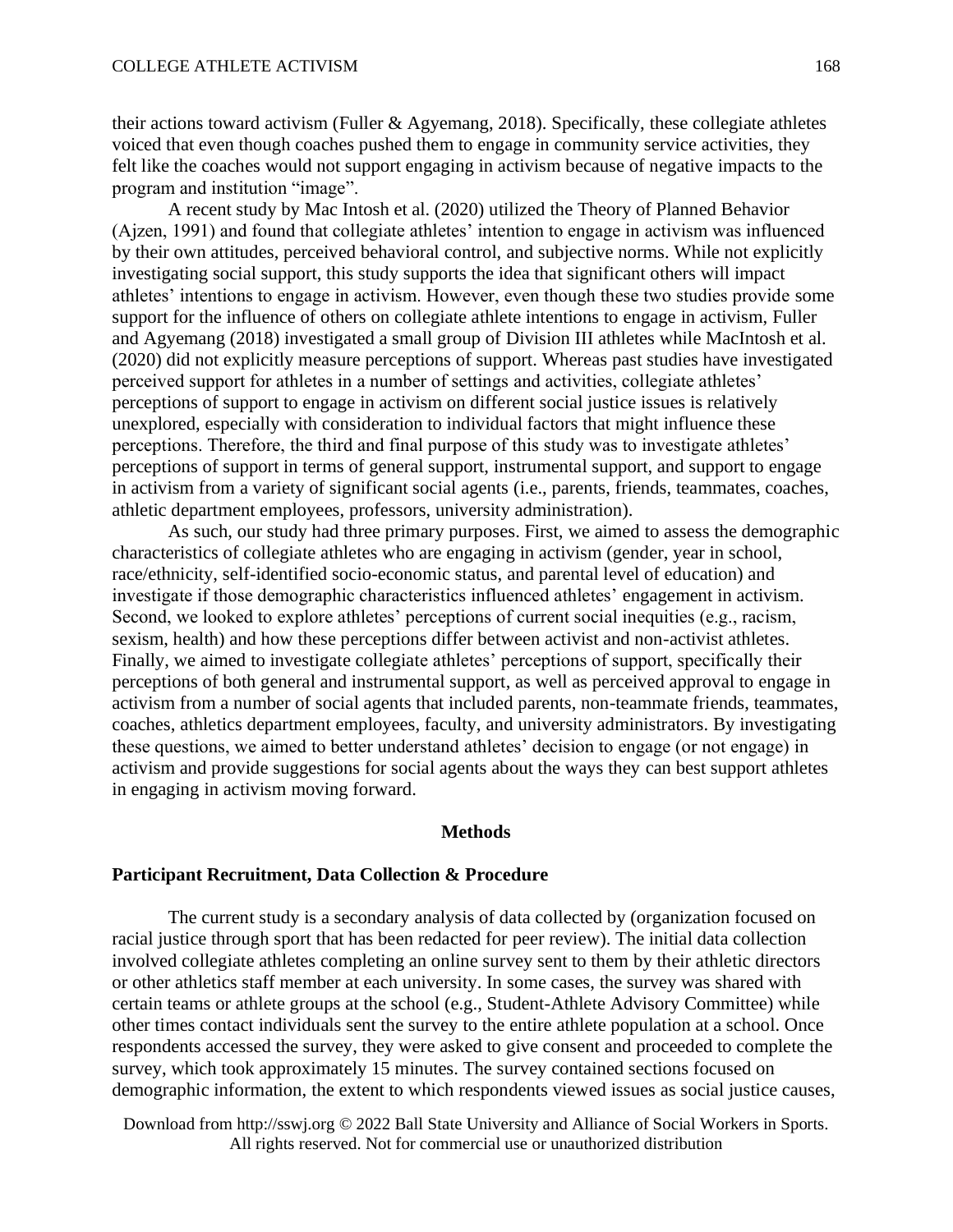and perceptions of support from a variety of individuals close to the athletes. Only after all athletes had completed the survey, (organization redacted for peer review) provided schoolspecific reports of school-wide responses to the athletics departments and, in many cases, completed programming on race and racism with the athletes. In addition, (organization redacted for peer review) created an initial report outlining some descriptive statistics that was made available directly to their stakeholders and posted on their website. For the current project, the (organization redacted for peer review) reached out to the research team to complete additional data analyses on the de-identified data set.

#### **Measures**

# **Demographics**

Participants responded to a number of demographic questions including age, gender, race and ethnicity, class standing, engagement in previous activism, sport, economic background, parents' educational attainment, and engagement in activities outside of sport. For previous engagement in activism, we asked athletes to indicate "Prior to campus" and "Since coming to campus" if they had participated in a social justice initiative. If athletes answered yes to either/both of the questions, we classified them as activist athletes.

#### **Social Justice Causes**

We asked participants about a number of possible social justice causes with a stem of "Which of the following types of causes would you consider social justice causes?" These causes included racism, mental health, health/disease, sexism, poverty, LGBTQ+, and disability. Participants responded on a four-point Likert scale ranging from  $1-4$  (1= Definitely not; 2 = Probably not;  $3 =$  Probably yes;  $4 =$  Definitely yes). For the current study, responses from this scale were reported for each social justice cause in terms of athletes' perceptions of *yes* and *no* as well as mean responses. Specifically, we classified athletes who answered "definitely not" or "probably not" as not viewing the cause as social justice-oriented and those who answered "probably yes" or "definitely yes" as viewing the cause as social justice-oriented.

#### **Perceived Support**

We asked participants to indicate their perceptions of support from various key stakeholders (parents, teammates, friends, athletics department employees, coach, professors, and university administrators) in their lives in three dimensions of support. For general support, we asked athletes to "indicate how supportive in general you would consider the following persons." For instrumental support, we asked athletes "how likely you would be to go to one of the following persons for assistance if you had a problem." Finally, for support for engaging in activism, we asked athletes "how likely you believe the following persons would be to support your involvement in social justice initiatives." For each section, athletes answered questions about all seven social agents on a six-point Likert scale that ranged from extremely supportive/unlikely to extremely supportive/likely. Participants rated each social agent on three dimensions.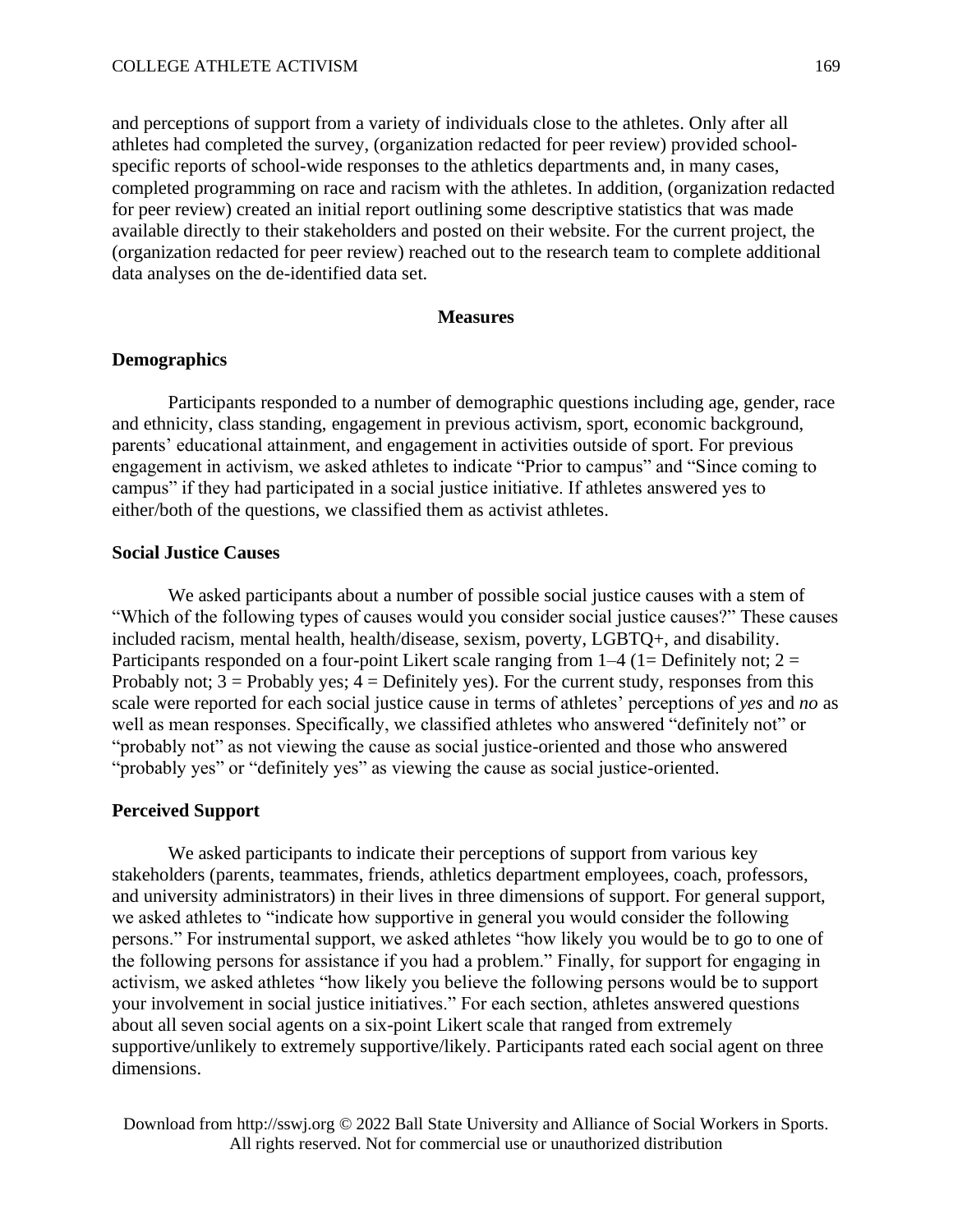# **Participants**

In total, 4,473 participants completed the online survey. Participant' average age was 19.65 ( $SD = 1.34$ ) and the sample was closely split between athletes identifying as men ( $n =$ 2,588; 57.8%) and athletes identifying as women  $(n = 1.884; 42.1\%)$ , with one athlete identifying as gender-queer. In terms of race and ethnicity<sup>1</sup>, there was a high percentage of athletes who identified as Caucasian/white (*n* =3,398; 75.9%), with other athletes identifying as Black/African American (*n* = 387; 8.6%), More Than One Race (*n* = 295; 6.6%), Hispanic (*n* = 193; 4.3%), Asian (*n* = 137; 3.1%), Pacific Islander (*n* = 20; .4%), Native American (*n* = 18; .4%), and Other  $(n = 25; .6\%)$ . Participants represented a variety of class standings with the highest number indicating they were first-year students (first-year students  $n = 1714$ , 38.3%; sophomore  $n = 995$ , 22.2%; junior *n* = 939, 21.0%; senior *n* = 772, 17.2%; graduate student *n* = 21, .5%; not indicated  $n = 35$ , .8%). Participants represented 42 schools from all three NCAA divisions. In terms of previous activism, over two-thirds of participants had not engaged in social justice activism in the past  $(n = 3206; 71.6%)$  with the remaining collegiate athletes reporting participation in high school ( $n = 385$ ; 8.6%), college ( $n = 442$ ; 9.9%), or during both high school and college ( $n =$ 443; 9.9%)

Collegiate athletes were drawn from a wide variety of sports in the sample. Groups representing more than 5% of the sample included cross country and track and field (*n* = 649; 14.5%), soccer (*n* = 601; 13.4%), football (*n* = 460; 10.3%), lacrosse (*n* = 365; 8.2%), swimming and diving (*n* = 346; 7.7%), softball (*n* = 302; 6.7%), basketball (*n* = 296; 6.6%), baseball (*n* = 257; 5.7%) and volleyball  $(n = 252; 5.6\%)$ . When self-identifying their background, athletes overwhelmingly identified as middle class (*n* = 3325; 74.3%) with others identifying as working class ( $n = 662$ ; 14.86%) and upper class ( $n = 433$ ; 9.7%). Participants also reported their parents' education background with a majority reporting they had two parents who had graduated with a college degree ( $n = 2704$ ; 60.4%), while others indicated that one parent had a college degree ( $n$  $= 1104$ ; 24.7%), neither parent had a degree ( $n = 634$ ; 14.2%), or that they did not know their parents' educational background (*n* = 34; .8%). Participants were also involved in a variety of other activities outside of sport including a volunteer organization (*n* = 850; 19.0%), religious organization ( $n = 559$ ; 12.5%), academic honors society ( $n = 520$ ; 11.6%), Greek Life ( $n = 348$ ; 7.8%), political organization ( $n = 173$ ; 3.9%), and performing arts organization ( $n = 92$ ; 2.1%)

#### **Statistical Analyses**

We conducted statistical analyses that aligned with our three primary research purposes. First, to answer which athletes were engaged in activism and whether various demographic characteristics (year in school, gender identity, ethnicity/race, self-assessed socio-economic status, and parental level of education) influenced that engagement, we calculated descriptive statistics and conducted chi-square analyses. Second, to understand how college athletes viewed a number of social issues and if those views differed between activist and non-activist athletes, we calculated descriptive statistics and again conducted chi-square analyses. For both research

<sup>1</sup> Even though we combined both in one question for analysis purposes, we recognize that *race* and *ethnicity* are two separate social constructs. Participants were given the option to choose one or more of the following descriptors when asked about their racial and ethnic identities: Black/African-American, White/Caucasian, Hispanic, Native American, Asian, East Indian, Pacific Islander, and More Than One Race, Other.

Download from http://sswj.org © 2022 Ball State University and Alliance of Social Workers in Sports. All rights reserved. Not for commercial use or unauthorized distribution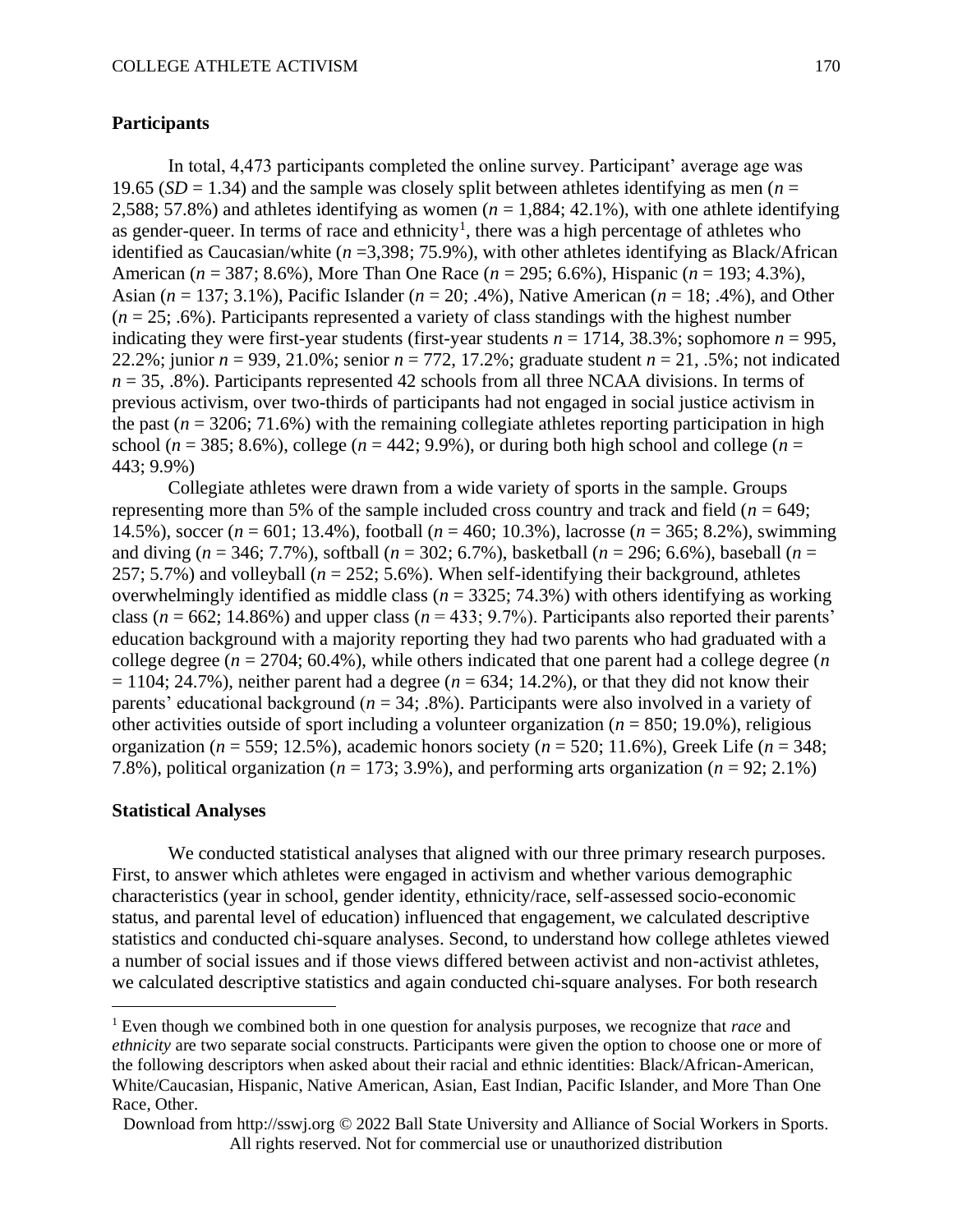purposes 1 and 2, we utilized standardized residuals to indicate whether the actual number of athletes engaging or not engaging in activism was significantly more or less than would be expected for the current sample. In these analyses, we used a threshold of  $p < .05$  to determine overall significance of the chi-square test and a threshold of  $(+/-)$  1.96, as suggested by Field (2013), that would indicate that the actual count in a cell was significantly different (more or less) than what would be expected for the current sample. Finally, to explore collegiate athletes' perceptions of support from a number of social agents (the third research purpose), we conducted a series of repeated measures ANOVAs for each of the social agents. In each of these repeated measure ANOVAs, the type of support (general support, instrumental support, and approval to engage in activism) was the main effect and activist status was used as a between subject factor. In these analyses, we used a criterion of  $p < .05$  for both the main effect (general support, instrumental support, and approval to engage in activism) and the interaction effect (activist and non-activist X support).

Because we also wanted to get a better understanding of how an individual's identity influenced their participation in social justice activism, we conducted a series of chi-square analyses. Due to the concerns about unequal group sizes and the necessary power to detect group differences, we did not include any individuals who identified as a classification that had low representation in the overall sample (e.g., graduate student).

#### **Results**

#### **Who Engages in Activism?**

When investigating those individuals who participated in social justice initiatives in the past, several demographic groups were overrepresented in relation to the total population (see Table 1). Specifically, collegiate athletes identifying as men participated in social justice initiatives at a higher rate than expected for the sample while collegiate athletes identifying as women participated at a significantly lower rate than expected for the sample. In terms of grade classification, the chi-square test was also significant,  $\chi$ 2 (3, n = 4420) = 9.71, *p* < .05. Participants who identified as seniors reported they were less likely to have engaged in social justice initiatives than expected for the sample. Finally, the chi-square test analyzing race was significant,  $\chi^2$  (8, n = 4476) = 48.85, *p* < .001. More specifically, athletes who identified as Black/African American and More Than One Race indicated that they engaged in social justice initiatives at a higher rate than expected, while athletes identified as white engaged in social justice initiatives at a lower rate than expected. In terms of gender identity, the chi-square test was also significant,  $\chi$ 2 (1, n = 4472) = 46.74,  $p < .001$ . The chi-square analysis for both selfidentified socioeconomic status  $\chi^2$  (2, n = 4420) = 8.052, p < .05) and parental education level  $\chi^2$  $(1, n = 4442) = 10.97, p < .01$ ) were significant but no individual cells reached the threshold for significance indicating that these groups had unexpected variation, but not sufficient variation in any one grouping to demonstrate significant differences.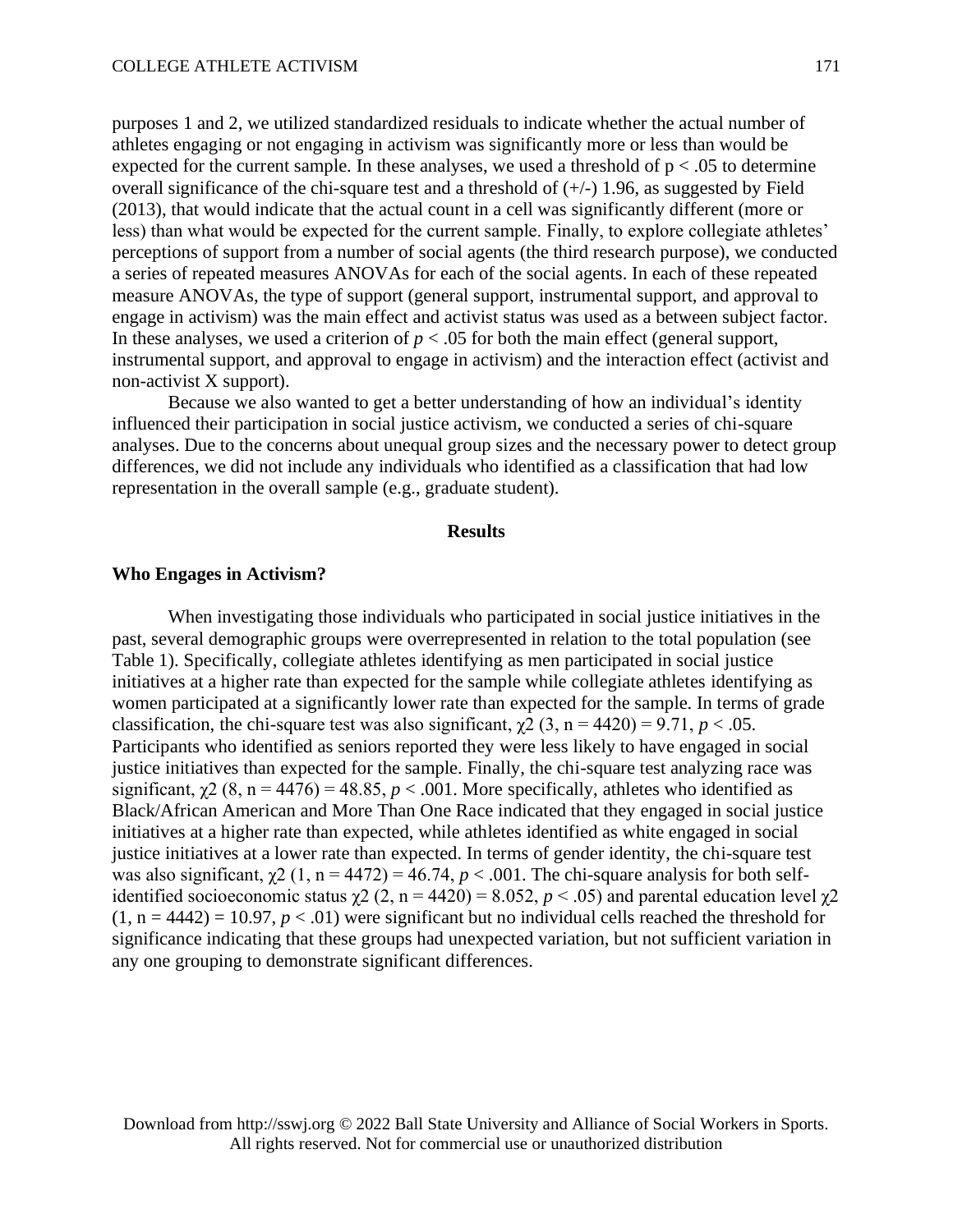| <b>Demographics</b>            | n(%)        | <b>Activist</b> | <b>Non-Activist</b> |  |
|--------------------------------|-------------|-----------------|---------------------|--|
| <b>Total Participants</b>      | 4476        | 828 (18.5)      | 3648 (81.5)         |  |
| Gender                         |             |                 |                     |  |
| Male                           | 2588 (57.8) | 565 (21.8)      | 2023 (78.2)         |  |
| Female                         | 1884 (42.1) | 260 (13.9)      | 1624(86.1)          |  |
| Year in School                 |             |                 |                     |  |
| First year                     | 1714 (38.3) | 342 (20.0)      | 1372 (80.0)         |  |
| Sophomore                      | 995 (22.2)  | 192 (19.3)      | 803 (80.7)          |  |
| Junior                         | 939 (21.0)  | 168 (17.9)      | 771 (82.1)          |  |
| Senior                         | 772 (17.2)  | 115 (14.9)      | 657(85.1)           |  |
| Race/Ethnicity                 |             |                 |                     |  |
| White                          | 3398 (75.9) | 561 (16.5)      | 2837 (83.5)         |  |
| <b>Black</b>                   | 387 (8.6)   | 99 (25.6)       | 288 (74.4)          |  |
| More than one Race             | 295 (6.6)   | 83 (28.1)       | 241 (71.9)          |  |
| Hispanic                       | 193(4.3)    | 39(20.2)        | 154 (79.8)          |  |
| Asian                          | 137(3.1)    | 31(22.6)        | 106(77.4)           |  |
| Pacific Islander               | 20(.4)      | 8(40.0)         | 12(60.0)            |  |
| Native American                | 18(.4)      | 4(22.2)         |                     |  |
| Self-identified                |             |                 |                     |  |
| Socioeconomic Status           |             |                 |                     |  |
| <b>Working Class</b>           | 662(15.0)   | 137(20.7)       | 525 (79.3)          |  |
| <b>Middle Class</b>            | 3325 (74.3) | 583 (17.5)      | 2742 (82.5)         |  |
| <b>Upper Class</b>             | 433 (9.8)   | 96(22.2)        | 337 (77.8)          |  |
| <b>Parent Education Levels</b> |             |                 |                     |  |
| Both parents have a            | 2704 (60.9) | 543 (20.1)      | 2161 (79.9)         |  |
| college degree                 |             |                 |                     |  |
| One parent has a               | 1104 (24.9) | 185 (16.8)      | 919 (83.2)          |  |
| college degree                 |             |                 |                     |  |
| Neither Parent has a           | 634 (14.3)  | 97 (15.2)       | 537 (84.8)          |  |
| college degree                 |             |                 |                     |  |

Table 1. *Demographic information for total sample and in relation to past activism experience.* 

Note: Percentages might not add up to exactly 100% because of those not included in the chisquare analyses and due to rounding.

## **What do Collegiate Athletes View as a Social Justice Cause?**

In terms of what type of issues collegiate athletes perceive to be social justice causes, a majority of participants indicated that all provided topics were social justice causes (see Table 2). Specifically, over 90% of collegiate athletes in the study perceived that racism and sexism were social justice causes while just under 70% of participants perceived health issues to be a social justice cause. When comparing collegiate athletes who had participated in social justice activism to those who had not engaged in activism, all chi-square tests for each type of activism were significant. These significant chi-square tests indicate that collegiate athlete activists perceived all of the topics as social justice issues at a higher rate than what would be expected for the sample.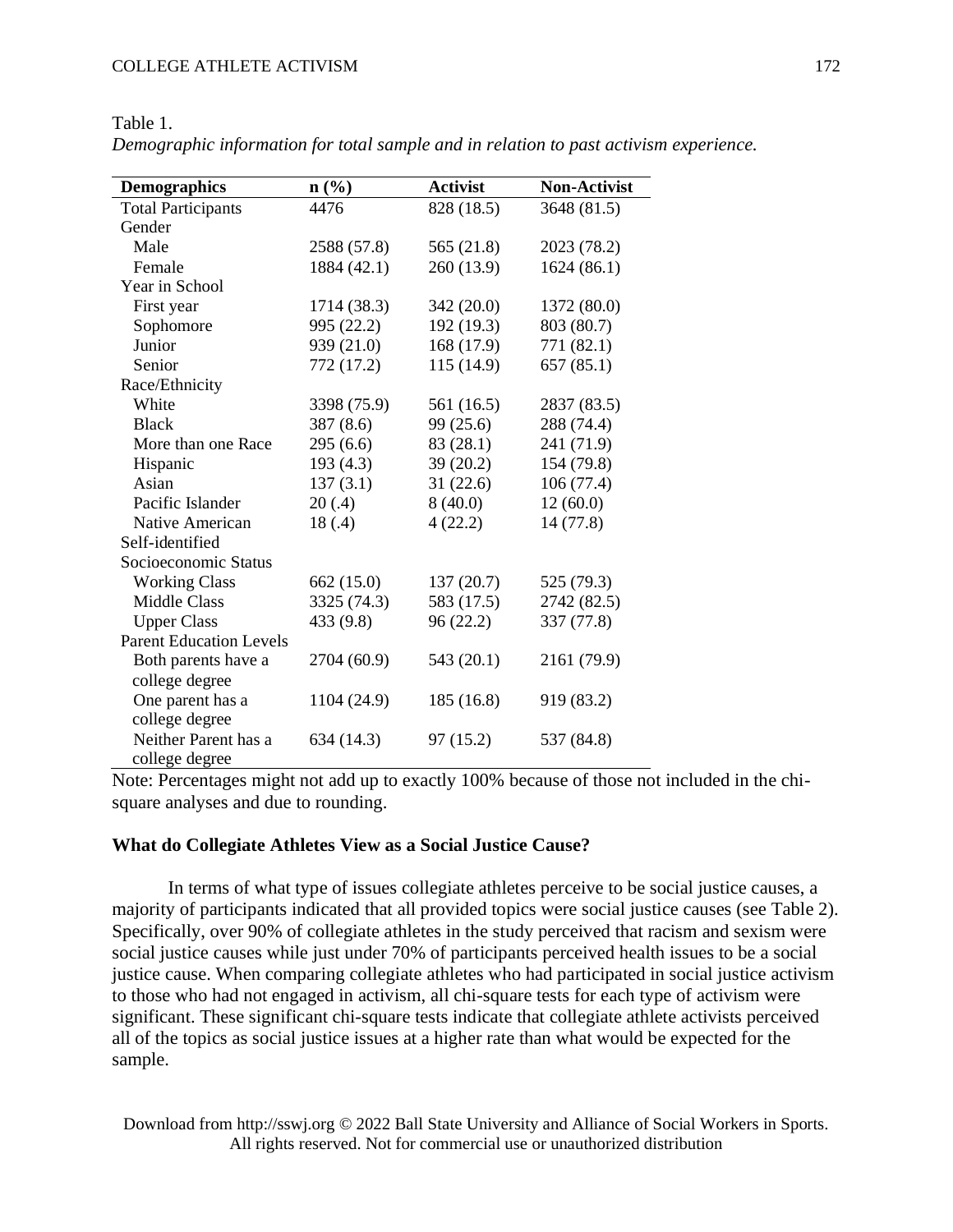#### COLLEGE ATHLETE ACTIVISM

| ۰ц. | n<br>4F |  |  |
|-----|---------|--|--|
|-----|---------|--|--|

*Perceptions of various societal issues as social justice causes by the total sample, activist athletes, and non-activist athletes and results from the chi-Square tests between activist and nonactivist athletes.* 

|               | <b>Total</b> | <b>Activist</b> | <b>Non-Activist</b> | <b>F</b> value | p- value |
|---------------|--------------|-----------------|---------------------|----------------|----------|
| Racism        | 94.4%        | 97.2%           | 93.8%               | 15.37          | p < .001 |
| Sexism        | 93.2%        | 95.8%           | 92.6%               | 10.56          | p < .001 |
| Mental Health | 87.6%        | 93.5%           | 86.3%               | 32.12          | p < .001 |
| <b>LGTBQ</b>  | 86.2%        | 93.0%           | 84.6%               | 39.71          | p < .001 |
| Disability    | 85.7%        | 93.1%           | 84.0%               | 45.79          | p < .001 |
| Poverty       | 85.2%        | 92.6%           | 83.5%               | 44.84          | p < .001 |
| Health        | 69.5%        | 75.8%           | 68.1%               | 19.27          | p < .001 |

Note:  $\chi$ 2 (1, n = 4476); Athletes who answered "definitely not" or "probably not" were classified as not viewing the cause as social justice-oriented and those who answered "probably yes" or "definitely yes" were classified as viewing the cause as social justice-oriented.

# **Do Collegiate Athletes' Feel Supported in Activism?**

Collegiate athletes perceived relatively high levels of support from all significant social agents (see Table 3). However, athlete perceptions did differ with the perception of the highest levels of support, in all three dimensions, from family and friends and the lowest support from professors and university administration. In terms of how the types of support differed from each other in relation to all social agents, all repeated measure ANOVAs were significant (see Table 3 for all main effect and interaction effect values). From nearly every significant social agent, collegiate athletes perceived the highest levels of general support, followed by instrumental support, and the lowest support in terms of approval for engaging in activism. Of note, the only social agent that collegiate athletes perceived as providing the same levels of general and approval to engage in activism was from athletics department employees. When investigating the interaction effects for the significant social agents and differences in the collegiate athlete activist and non-activist groups, the groups perceived the level of general and instrumental support similarly, but the activists perceived greater approval for engaging in activism than nonactivists from parents, friends, and teammates. The interaction effect was non-significant for athletics department employees, professors, and university administration indicating similar patterns of support across the three types that we measured.

#### **Discussion**

As one of the first large-scale studies investigating a large number of collegiate athletes (i.e., over 4,000 participants) in a systematic way to measure the level of engagement in activism, we conducted the current study to investigate three research questions: Specifically, we wanted to know (1) if certain demographic characteristics were related to an athlete's engagement in activism, (2) what social issues athletes viewed as social justice causes, and (3) what social agents athletes perceived as being supportive of engaging in activism. While previous events surrounding activism have been covered in the media (e.g., football players at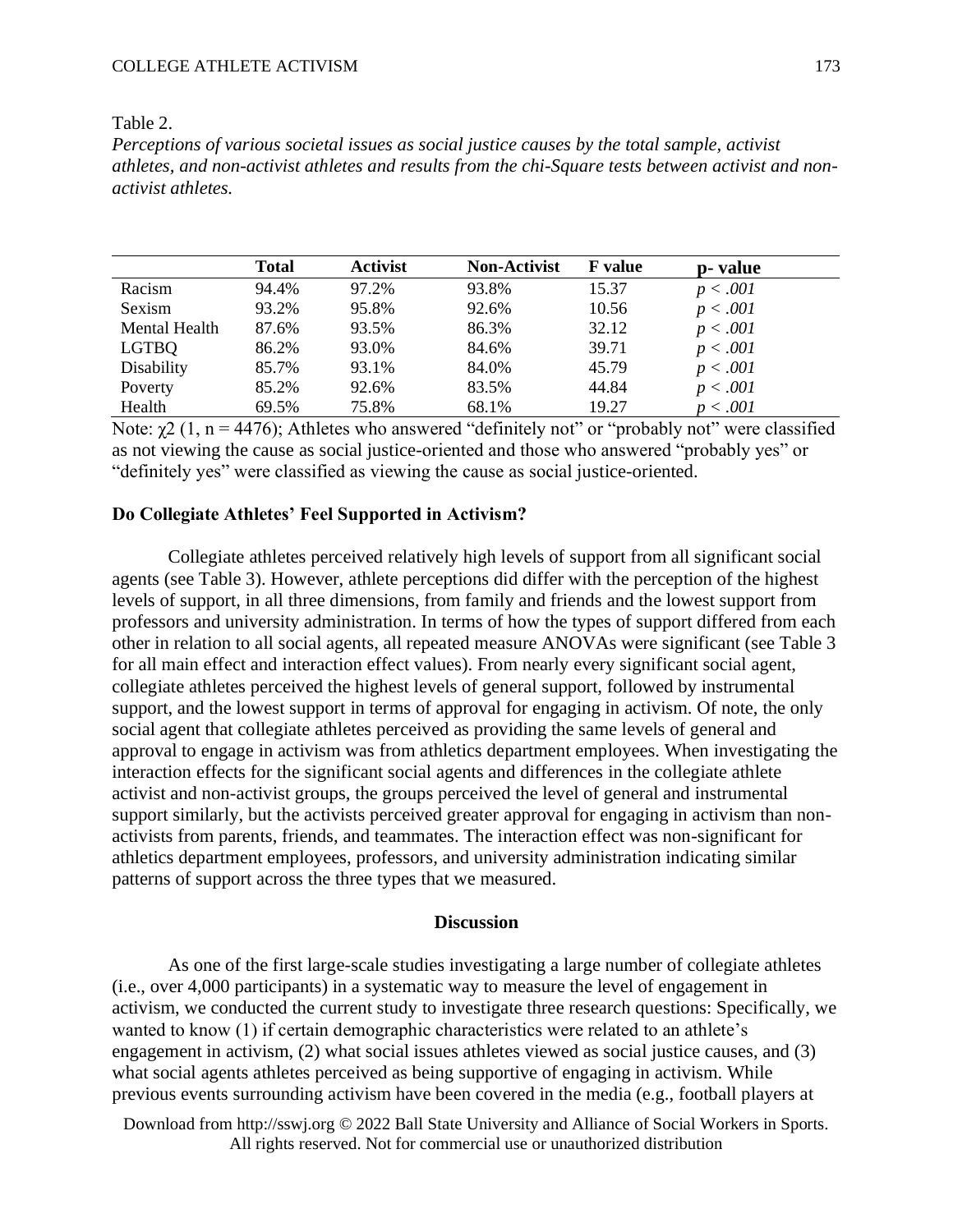the University of Missouri and Northwestern University; basketball players at University of Washington), this study indicates that collegiate athletes beyond the (most visible) Power 5 level are engaging in activist behavior and deserve further attention and study. Our study adds to the growing literature on athletes' activism at the college level, some of which has shown that activism among collegiate athletes is becoming increasingly popular (Mac Intosh et al., 2020) and that athletes are often very motivated to improve their campus communities via activist actions (Kluch, 2021). It would be useful for future studies to investigate exactly what type of activism collegiate athletes are engaging to understand better both what they perceive as activism, how frequently they are participating in activism, and what events require support so collegiate athletes can utilize their platform for various social changes more effectively.

In terms of specific characteristics of those who engaged in activism and those who did not engage in activism, several relationships stood out as noteworthy. First, collegiate athletes who identified as seniors were less likely to have participated in activism than expected. This is counter to expectations in multiple manners. First, as these college athletes were older compared to other athletes in the sample, they would have had more opportunities to engage in activism as the question was focused on any previous engagement and not focused on previous engagement in a set time period (e.g., in the last year). Second, we hoped that as collegiate athletes moved through their academic and athletic systems, they would have begun to find a cause that was personally significant to them that would spur action and engagement. It is possible that with the current wave of activism, especially among athletes, those individuals with less seniority on their team, even if that difference was just one or two years, were more likely to engage in activism. Further, it is possible that those collegiate athletes who engaged in activism during their first few years had withdrawn from the sport entirely and only those hyper-focused on their sport participation remained in organized athletics. Given the well-documented stigma attached to activism in the sport literature (Kaufman, 2008; Kaufman & Wolff, 2010; Kluch, 2020), further investigation for this relationship would be beneficial to indicate if activism truly is more prevalent in this younger cohort or if there are some forces that exist that are pulling collegiate athletes who engage in activism early in their college career out of sport. One possibility for this lack of activism in these older individuals is a perceived lack of support.

In addition to differences in the collegiate athletes' year in school and their engagement in activism, we found significant differences in engagement of activism depending on athlete race/ethnicity and gender identity, although the findings were somewhat contrary to each other. Unsurprisingly, those individuals who identified as Black/African American or as More Than One Race were overrepresented in the activist category and those who identified as white were underrepresented in the sample. Because racially minoritized athletes such as Black athletes have been at the forefront of many activist movements (Agyemang et al., 2018; Cooper et al., 2019; Edwards, 2016; Edwards, 1969; Peterson, 2009; Sarver Coombs & Cassilo, 2017), this finding is in line with the established literature on athlete activism. What was somewhat surprising, however, was that collegiate athletes identifying as men were more active in engaging in activism than collegiate athletes identifying as women. Because women continue to represent a marginalized group both in sport in general and in athlete activism specifically (Cooky, 2017), which makes them more likely to turn to activism to fight the inequities they face (Mac Intosh et al., 2020), these two findings seem to run counterintuitively to each other.

Indeed, previous research has indicated that groups that hold more privilege in a society often are the groups who resist social change (Ruparelia, 2014). How come, then, that men in our study seemed more likely to engage in activism than women? One possibility for the greater than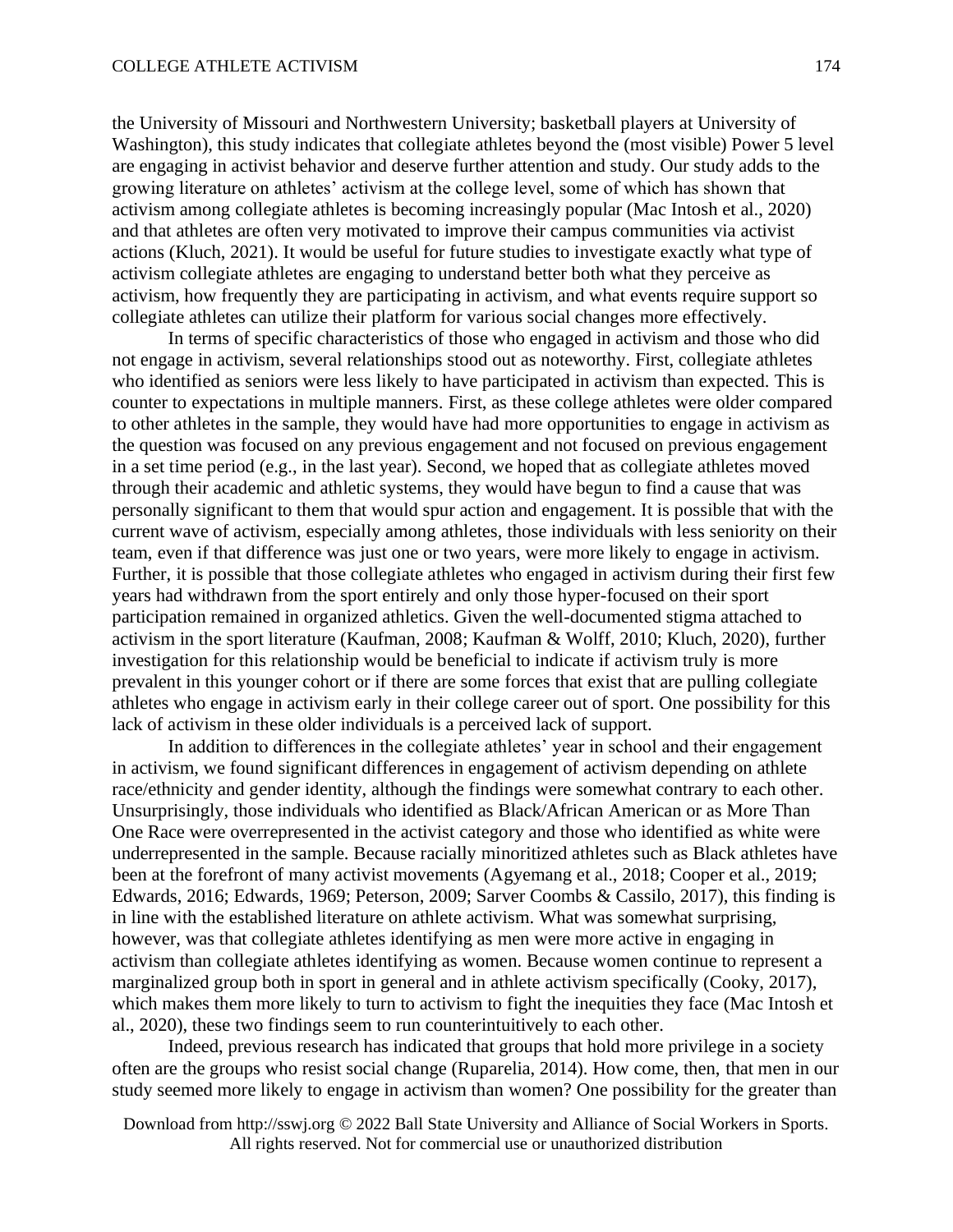expected level of activism for men in the study might be that these athletes and their teams receive greater support, both on campus and in their communities – making them more poised to engage in the activism of their choice. Further, it might be possible that because two of the primary sports that receive the most attention and support, men's basketball and football, often have an overrepresentation of Black male athletes. These findings might indicate that individuals hold more power in the sport ecosystem and further studies should investigate how these aspects arise in NCAA sport. Another important element to consider is that our study focused on perceptions of activism. Therefore, it might not be that collegiate athletes identifying as women are engaging in less activism, but their perceptions of what qualifies as activism might differ from their male counterparts. The role of gender identity in activist engagement should be further investigated to better understand the gendered differences in activist perceptions and behavior. Further, the lower rate of activism for white collegiate athletes should also be investigated more as there might be specific barriers, both internal and external to intercollegiate athletics, for white athletes to engage in activism (e.g., racial privilege). This is particularly important given the most recent NCAA demographic information indicated that 63% of collegiate athletes identified as white (NCAA, 2021), yet this groups continues to be the racial group that engages in activism the least compared to other racial groups (NCAA, 2020). Specific research, as such, should look at how to engage white collegiate activists in particular in social justice activism.

Out of all the social issues provided to survey respondents, collegiate athletes overwhelming viewed a majority of the issues as social justice causes (with a range of 69.5% to 94.4% identifying the issues as social justice causes). It is positive that so many collegiate athletes see nearly all social issues as social justice causes, yet it continues to be concerning that over 5% of individuals did not perceive issues such as racism and sexism as social justice causes. Further, even though more than 80% of the collegiate athletes perceived that a majority of these social issues were social justice causes, one was perceived by less than 70% of athletes as a social justice cause: health. As findings consistently have shown that socioeconomic status, race, and gender interact to influence health-related outcomes (Barr, 2014; Laveist, 2011), greater emphasis should be placed on helping youth draw these links to social justice causes – particularly in the context of the COVID-19 pandemic, which has revealed persistent health inequities in the U.S. (Bushana et al., 2020). Finally, respondents who had engaged in activism before perceived each social issue as a social justice cause at a higher than expected rate than those who identified as non-activists. Future studies should explore these relationships further to determine if activist collegiate athletes are more active due to their beliefs or if their beliefs are shaped by their engagement in some form of activism.

In terms of perceptions of support from significant social agents, collegiate athletes perceived relatively high levels of support from all significant social agents with every measure coming in above the midpoint of the scale. The athletes perceived parents, friends, and teammates as providing the highest level of all three types of support. This finding speaks to the importance of support from non-athletic department sources, even for collegiate athletes, and supports the idea that these individuals might be the most influential when athletes are deciding on whether or not to engage in activism. Specifically, these social agents are the ones who are most likely to influence athlete attitudes and shape their subjective norms, both aspects that were shown to influence athletes' intentions to engage in activism in the future. Not surprisingly, when comparing perceptions of support between athletes who have engaged in activism in the past and those who had not, athletes who had engaged in activism perceived significantly higher levels of support from family and friends and, to a lesser extent, teammates. This indicates that collegiate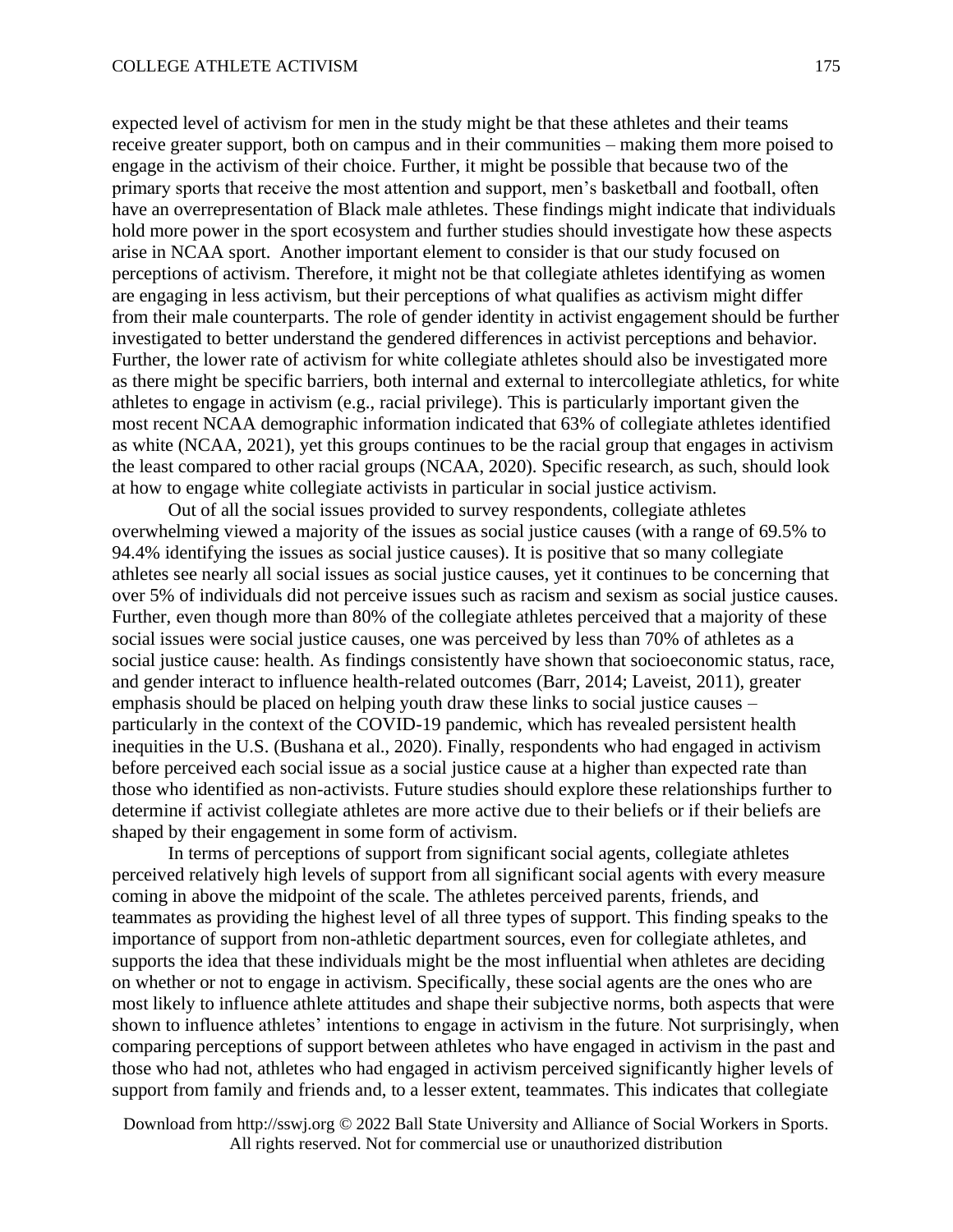athletes' perceptions of these three social agents is important for their actions promoting social justice. As such, investigating what these actions look like in practice might help better understand how to create a more accepting climate for those interested in navigating activist spaces.

It is also interesting to note, when investigating the total sample, that there was a large drop in the level of support between parents, friends, and teammates and other social agents. Specifically, collegiate athletes perceived lower levels of instrumental support and approval of activism from coaches and athletics department employees, individuals who they interact with consistently in the athletics space. As previous studies have indicated that support from coaches is critical to collegiate athletes' engagement in activism (Fuller & Agyemang, 2018), investigation on how to increase coaches' support for athletes could have significant impact on the athletes' activist behavior. In addition, individuals associated with the university but not situated in the athletics department (such as professors or university administration) were perceived to provide positive support to a much less degree than the other social agents. As these individuals typically have less frequent interactions with athletes, the fact that the perceptions of their support are lower is not unexpected, but it is positive to see that collegiate athletes still perceived the support to be beneficial. These results seem to contradict previous large-scale studies that have shown that two-thirds of participants indicated they had a close personal relationship with at least one faculty member (NCAA, 2016). Even though the current study measured support in a number of different ways, these differences demonstrate how difficult it is to truly measure support and additional studies should continue to investigate athletes' perceived support from a wide range of social agents. Specifically, a more nuanced investigation into sources of support for those individuals who have engaged in activism would further our understanding of collegiate athletes' experiences engaging in social justice activism.

Finally, it is important to note that even though the collegiate athletes in the sample all engaged in some programming surrounding race and other social issues, these perceptions of support were collected from the athletes prior to engaging in any of such programming. This collection time of the data is crucial to note because it is possible that after participating in programming linked to activism, the perceptions of support might have changed. In the future, it would be beneficial to survey collegiate athletes after said programming to see if their perceptions change in regards to social justice attitudes – and what aspects of the current programming are the most helpful for athletes to understand the power they wield when it comes to their activist platforms. Collegiate athletes have an important platform for highlighting social justice issues and bringing about change (Carter-Francique et al., 2015), but these platforms can only be utilized strategically if collegiate athletes feel like they have the support needed to voice their own thoughts and opinions on matters of social justice.

#### **Limitations, Implications for Praxis & Conclusion**

The current study was not without limitations. One limitation of the study is that even though these measures were collected prior to any programming focused on activism or social justice topics, this sample might have been skewed in some way. Specifically, all of the collegiate athletes attended schools that had athletics departments that were open to programming focused on race and social justice, and they were willing to have (organization redacted for anonymous review) come to their university for training. It is possible that collegiate athlete perceptions of support were high because the environments they were in were generally supportive of this type of engagement. It would be interesting to investigate programs that did not have interest in the programming to see if their athletes were as active as the current sample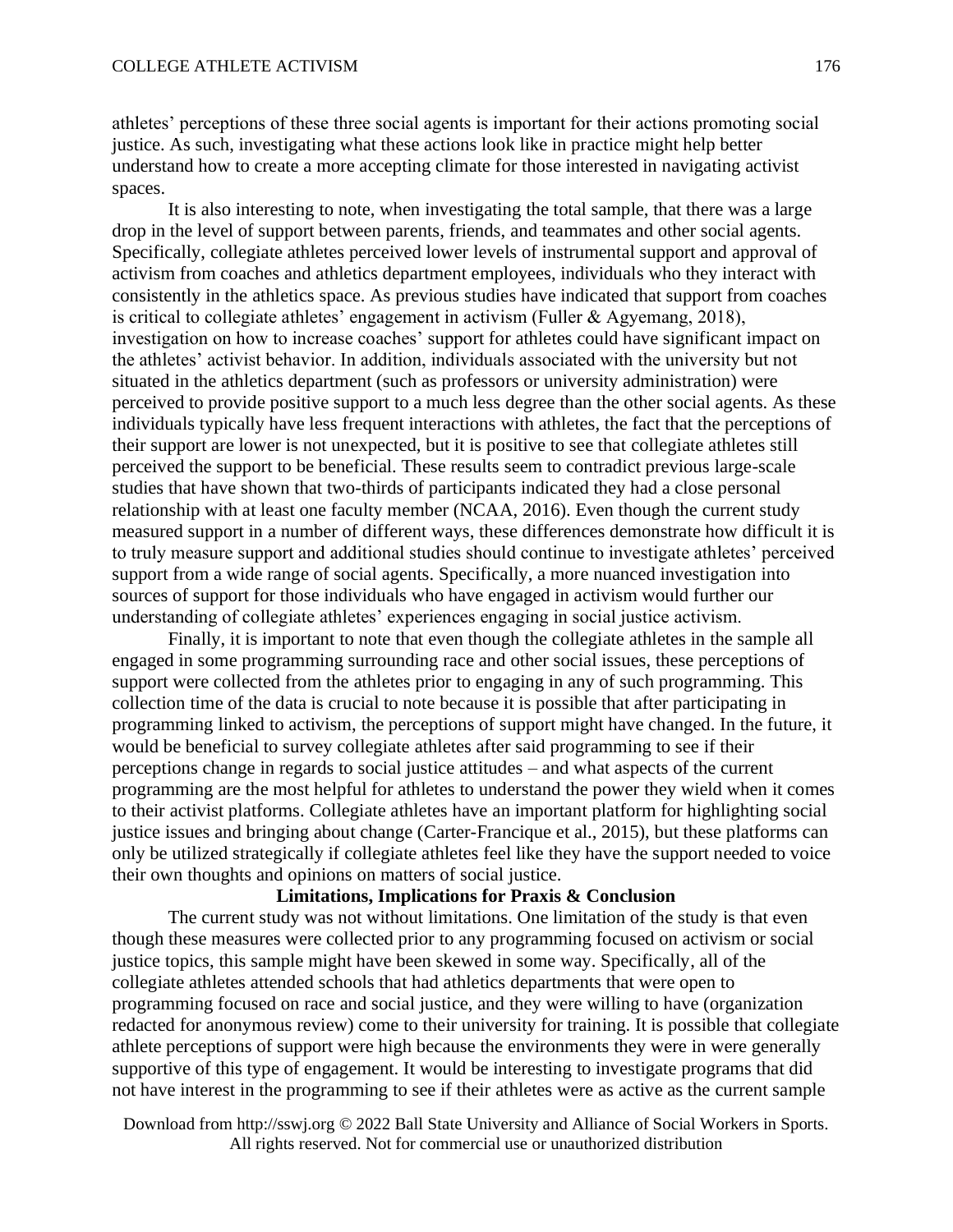and if the athletes perceived support for various types of activism in similar ways as this group. Another limitation involves the scales utilized in the current study. Although high in face validity, the scales would benefit from further psychometric testing to ensure that they are measuring what we anticipate they are measuring. Finally, collegiate athletes' engagement in activism was largely self-reported. It is possible that some athletes might not perceive their engagement in various activities (e.g., working at a women's shelter, promoting breast cancer awareness) as engaging in activism, which might possibly underestimate the total number of participant engagement.

Despite these limitations, our study provides some important implications for those working with athletes in a variety of contexts. First, our findings support the idea that athletes in the contemporary cultural climate view activism as a valuable undertaking in driving systemic change. Practitioners should continue to nurture activist behaviors to drive systemic change. To nurture such behaviors, practitioners must continue to fight the stigma initially attached to social justice activism by making conversations on social justice topics part of group cultural norms and expectations. For example, they may regularly dedicate space in team meetings to the discussion of social justice topics, call out discrimination when it occurs, include bystander intervention and a commitment to matters of diversity, equity, and inclusion in documents governing team behavior, as well as provide space for athletes to receive specific training on how to utilize activist platforms. Second, while the collegiate athletes generally perceived most social agents to be supportive of activism, athletics administrators, coaches, and social workers working with athletes should continue to demonstrate their support of activism – especially because such activism disproportionately affects athletes identifying as members of minoritized groups. Such support can take the form of committing financial resources to activism, providing space (both physical and virtual) for athletes to connect with activist mentors, and engaging in strategic coalition building (e.g., connecting with on-campus resources) that can enhance the reach and impact of collegiate athletes' activism.

Finally, we close this manuscript with a call to those with institutional power to support collegiate athlete activism to continue "utilising (sic) one's privileged identities to facilitate longterm substantial gains of social justice movements in, through, and beyond sport" (Jolly et al., 2021, p. 241). While the activism of collegiate athlete activists should be applauded, these athletes often have little institutional power – unlike coaches, athletics department staff, and university administrators. Those in positions of institutional power, thus, should work towards creating an infrastructure supporting collegiate athletes' voices and activism. For example, the creation of a student-led committee or a formalized social justice position within Student-Athlete Advisory Committees (SAAC), such as a Social Justice Action Chair, is one way to provide institutional power to collegiate athletes utilizing their platform for social justice action. Similarly, staff working with athletes should strategically form partnerships with social justice offices on campus to provide collegiate athlete activists with more institutional support for their activism. One group positioned especially well to support athletes engaging in activism are social workers as these individuals are trained to respond to a crisis, typically utilize an empowerment perspective that encourages individuals to utilize their voices, and can join in advocacy for change (Mc Coy et al., 2017). We highlight a strong infrastructure as a form of support here, because such support is particularly important in times when collegiate athlete activists may feel unsupported by significant social agents such as their parents, coaches, or teammates. A comprehensive approach to athlete support for engaging in activism, therefore, takes into account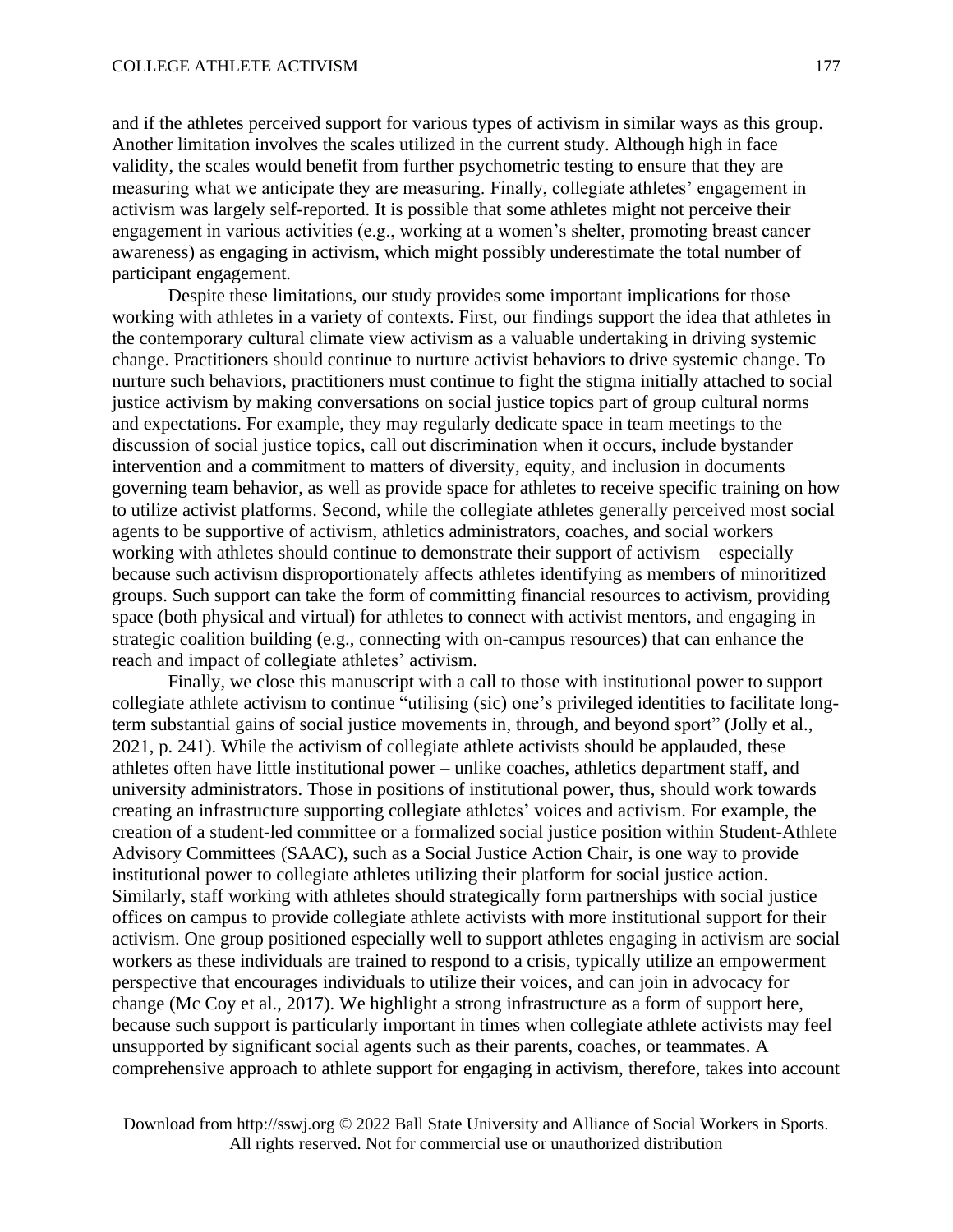all potential areas of support, so that athletes can continue to lead the way for systemic, sustainable social change.

# **References**

- *#WeAreUnited*. (2020). The Players Tribune. https://www.theplayerstribune.com/articles/pac-12 players-covid-19-statement-football-season
- Agyemang, K. J. A., Berg, B. K., & Fuller, R. D. (2018). Disrupting the disruptor: Perceptions as institutional maintenance work at the 1968 Olympic Games. *Journal of Sport Management, 32*, 567-580.
- Ajzen, I. (1991). The Theory of Planned Behavior. *Organizational Behavior and Human Decision Processes*, *50*(2), 179-211.
- Anderson, E. (2002). Openly gay athletes: Contesting hegemonic masculinity in a homophobic environment. *Gender and Society, 16*, 860-877.
- Anderson, E., Magrath, R., & Bullingham, R. (2016). *Out in sport: The experiences of openly gay and lesbian athletes in competitive sport*. Routledge.
- Arnett, A. (2015). Athletes and activism. *Diverse Issues in Higher Education*, *31*(25), 18.
- *Athletes Using Their Power (A4)*. (2020). http://www.ncaa.org/about/resources/leadershipdevelopment/athletes-using-their-power-a4.
- Barefield, S., & McCallister, S. (1997). Social support in the athletic training room: Athletes' expectations of staff and student athletic trainers. *Journal of Athletic Training*, *32*(4), 333– 338.
- Barr, D. A. (2014). *Health disparities in the United States: Social class, race, ethnicity, and health*. JHU Press.
- Bone, J. B., & Fry, M. D. (2006). The influence of injured athletes' perceptions of social support from ATCS on their beliefs about rehabilitation. *Journal of Sport Rehabilitation*, *15*(2), 156–167.
- Bushana, P., Seignemartin, B., Kaur Waraich, R., & Wood, W. W. (2020). COVID-19 exposes urgent inequities: A call to action for healthcare reform. *Journal of Science Policy & Governance, 17*(01), 1-8.
- Calow, E. (2021) 'Well, what was the message you got?': The discursive power of Naomi Osaka and her peaceful protest at the 2020 U.S. Open. *European Journal for Sport and Society*. DOI: 10.1080/16138171.2021.2001171
- Camiré, M., Newman, T. J., Bean, C. & Strachan, L. (2021). Reimagining positive youth development and life skills in sport through a social justice lens. *Journal of Applied Sport Psychology*. DOI: 10.1080/10413200.2021.1958954
- Carter-Francique, A. R., Hart, A., & Cheeks, G. (2015). Examining the value of social capital and social support for Black student-athletes' Academic Success. *Journal of African American Studies*, *19*(2), 157–177.
- Cho, H., Yi Tan, H., & Lee, E. (2020). Importance of perceived teammate support as a predictor of student-athletes' positive emotions and subjective well-being. *International Journal of Sports Science and Coaching*, *15*(3), 364–374.
- Cooky, C. (2017). Women, sports, and activism. In H. J. McCammon, V. Taylor, J. Reger, & R. L. Einwohner (Eds.), *The Oxford handbook of U.S. women's social movement activism* (pp. 602–620). Oxford University Press.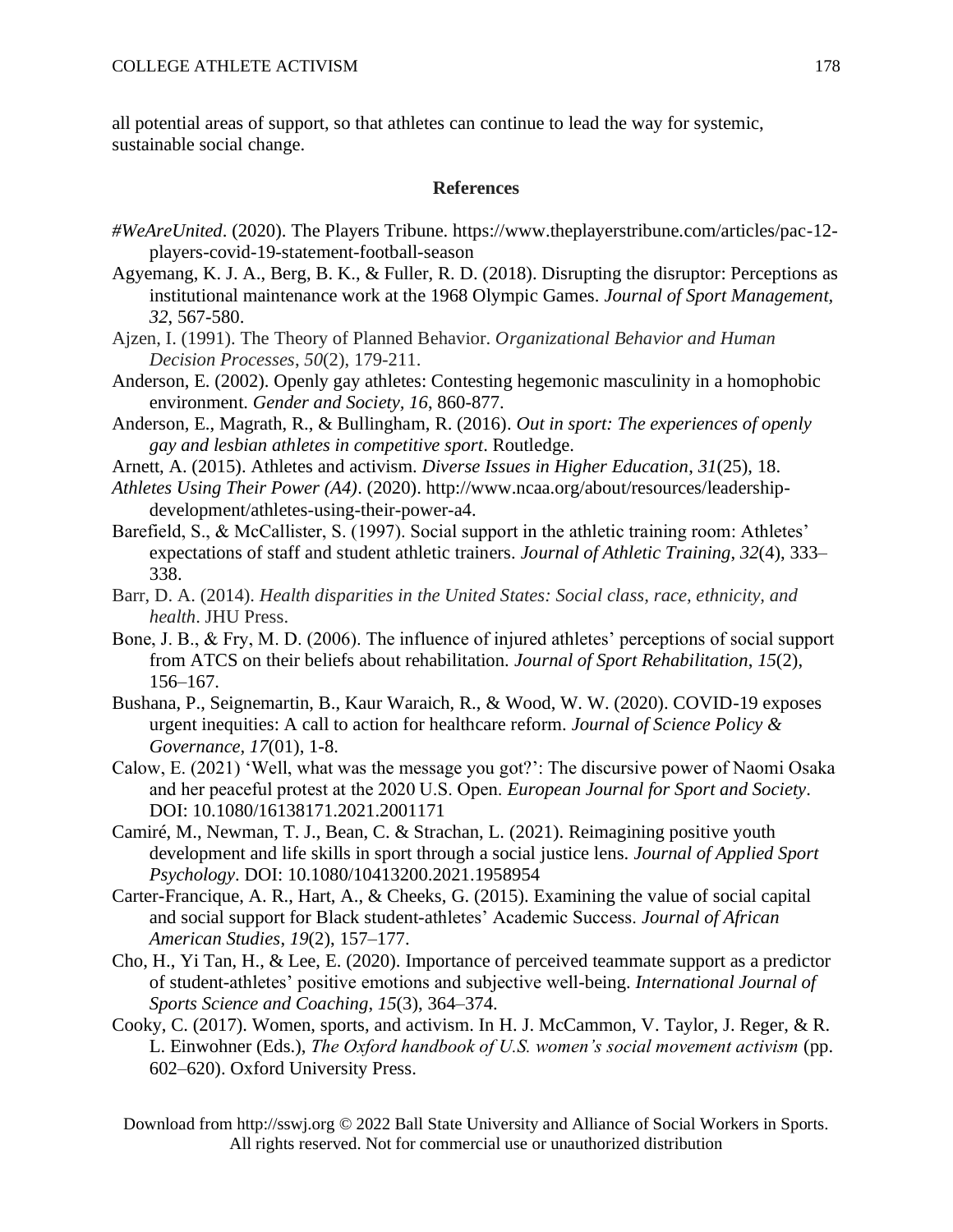- Cooper, J. N., Macaulay, C., & Rodriguez, S. H. (2019). Race and resistance: A typology of African American sport activism. *International Review for the Sociology of Sport, 54*, 151- 181.
- Corbillon, F., Crossman, J., & Jamieson, J. (2008). Injured athletes' perceptions of the social support provided by their coaches and teammates during rehabilitation. *Journal of Sport Behavior*, *31*(2), 93-107.
- Culp, B. (2016). Social justice and the future of higher education kinesiology. *Quest, 68*, 271- 283.
- Davis, B. (2020). *UT making sweeping changes in response to athlete requests but keeps "The Eye of Texas."* https://www.hookem.com/story/20200713/ut-making-sweeping-changesresponse-athlete-requests-keeps-eyes-texas/.
- DeFreese, J. D., & Smith, A. L. (2013). Teammate social support, burnout, and self-determined motivation in collegiate athletes. *Psychology of Sport and Exercise*, *14*(2), 258–265.
- DeFreese, J. D., & Smith, A. L. (2014). Athlete social support, negative social interactions, and psychological health across a competitive sport season. *Journal of Sport and Exercise Psychology*, *36*(6), 619–630.
- Edwards, H. (2016). The promise and limits of leveraging Black athlete power potential to compel campus change. *Journal of Higher Education Athletics & Innovation, 1*, 4-13.
- Edwards, H. (1969). *The revolt of the Black athlete*. Free Press.
- Field, A. (2013). *Discovering statistics using IBM SPSS statistics.* Sage.
- Ferguson, T. L., & Davis, C. H. (2019). Labor, resources, and interest convergence in the organized resistance of Black male student-athletes. In D. Morgan & C. H. F. Davis, III, (Eds.), *Student activism, politics, and campus climate in higher education* (pp. 77-96). Routledge.
- Fraser, N. (1999). Social justice in the age of identity politics: Redistribution, recognition, and participation. In L. Ray & A. Sayer (Eds.), *Culture and economy after the cultural turn* (pp. 25-52). Sage.
- Freeman, P. (2020). *Social Support in Sport. Handbook of Sport Psychology*.
- Gabana, N. T., Steinfeldt, J. A., Wong, Y. J., & Chung, Y. B. (2017). Gratitude, burnout, and sport satisfaction among college student-athletes: The mediating role of perceived social support. *Journal of Clinical Sport Psychology*, *11*(1), 14–33.
- Griffin, P. (1998). *Strong women, deep closets: Lesbians and homophobia in sport*. Human Kinetics.
- Hagiwara, G., Iwatsuki, T., Isogai, H., Van Raalte, J. L., & Brewer, B. W. (2017). Relationships among sports helplessness, depression, and social support in American college studentathletes. *Journal of Physical Education and Sport*, *17*(2), 753–757.
- Havana McElavaine: Changing the Game. (2017). https://www.washington.edu/boundless/athletics-and-activism/.
- Jolly, S., Cooper, J. N., & Kluch, Y. (2021). Allyship as activism: Advancing social change in global sport through transformational allyship. *European Journal for Sport and Society, 3,*  229-245.
- Judge, L. W., Bellar, D., Blom, L. C., Lee, D., Harris, B., Turk, M., McAtee, G., & Johnson, J. (2012). Perceived social support from strength and conditioning coaches among injured student athletes. *The Journal of Strength & Conditioning Research*, *26*(4), 1154–1161.
- Kaufman, P. (2008). Boos, bans, and other backlash: The consequences of being an activist athlete. *Humanity & Society, 32*, 215-237.
	- Download from http://sswj.org © 2022 Ball State University and Alliance of Social Workers in Sports. All rights reserved. Not for commercial use or unauthorized distribution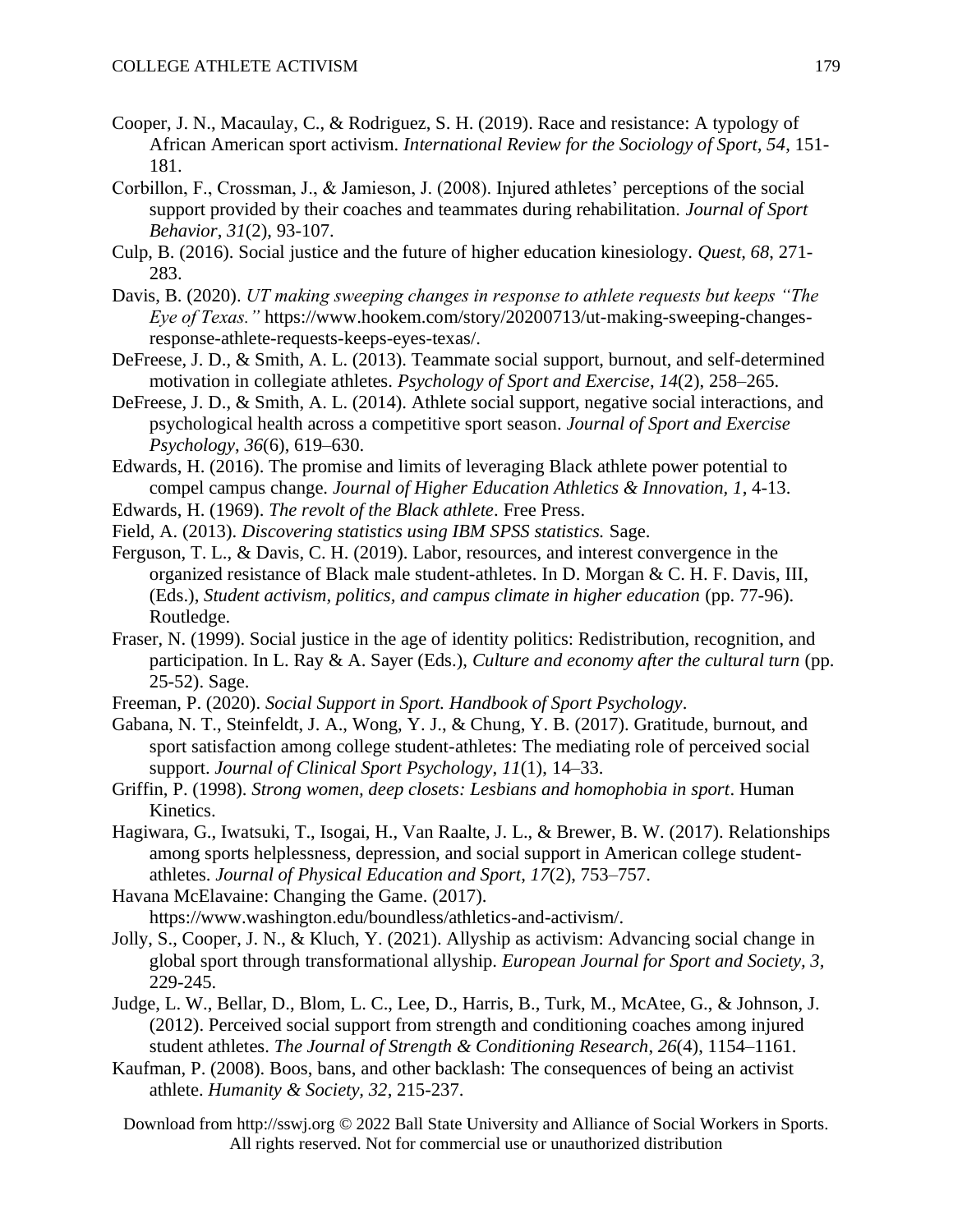- Kaufman, P., & Wolff, E. A. (2010). Playing and protesting: Sport as a vehicle for social change. *Journal of Sport and Social Issues*, *34*(2), 154-175.
- Kirschman, L. (2020). *UW Huskies use platform to fight for social justice, promote voter registration*. The News Tribune. https://www.thenewstribune.com/sports/college/universityof-washington/article246676302.html.
- Kluch, Y. (2021). "It's our duty to utilize the platform that we have": Motivations for activism among U.S. collegiate athletes. In R. Magrath (Eds), *Athlete activism: Contemporary perspectives* (pp. 32-43). Routledge.
- Kluch, Y. (2020). "My story is my activism!": (Re-)definitions of social justice activism among collegiate athlete activists. *Communication and Sport*, *8*(4–5), 566–590.
- LaVeist, T. A. (2011). *Minority populations and health: An introduction to health disparities in the United States* (Vol. 4). John Wiley & Sons.
- Laws, M. (2020, June 16). Why we capitalize 'Black' (and not 'white'). *Columbia Journalism Review.* https://www.cjr.org/analysis/capital-b-black-styleguide.php
- Lu, F. J. H., & Hsu, Y. (2013). Injured athletes' rehabilitation beliefs and subjective well-being: The contribution of hope and social support. *Journal of Athletic Training*, *48*(1), 92–98.
- MacGeorge, E. L., Feng, B., & Burleson, B. R. (2011). Supportive communication. In M. L. Knapp & J. A. Daly (Eds.), Handbook of Interpersonal Communication (4th ed., pp. 317– 354). Thousand Oaks, CA: Sage.
- Mac Intosh, A., Martin, E. M., Williams, C. & Willisam III, D. (2018). The athlete's quest for social justice. RISE. https://risetowin.org/assets/pdf/AthleteActivism2017FullReport-1.pdf
- Mac Intosh, A., Martin, E. M., & Kluch, Y. (2020). To act or not to act? Student-athlete perceptions of social justice activism. *Psychology of Sport and Exercise*, *51*(January), 101766.
- McCoy, L., Oregon, E., & Sullivan, D. J. (2017). College athletes, social justice, and the role of social workers in advocating for change. *Journal of Issues in Intercollegiate Athletics*, 152- 171.
- National Association of Social Workers. (2015). Standards and indicators for cultural competence in social work practice. https://www.socialworkers.org/LinkClick.aspx?fileticket=7dVckZAYU mk%3D&portalid=0.
- National Collegiate Athletic Association. (2021). *NCAA demographics database [data visualization dashboard]*. http://www.ncaa.org/about/resources/rese arch/ncaa-demographics-database.
- National Collegiate Athletic Association. (2020). NCAA student-athlete activism and racial justice engagement study. *NCAA.org*. https://ncaaorg.s3.amazonaws.com/research/demographics/2021RES\_NCAASAActivismA
- ndRJ\_ES.pdf National Collegiate Athletic Association. (2016). *NCAA GOALS Study of the Student-Athlete Experience: Initial Summary of Findings*. *January*, 6. http://www.ncaa.org/sites/default/files/GOALS\_2015\_summary\_jan2016\_final\_20160627.p df%0A.
- National Collegiate Athletic Association. (2014). Playing it forward: Commitment to service among student-athletes. *NCAA.org*. Retrieved from http://www.ncaa.org/about/ resources/research/playing-it-forward-commitment-service-among-student-athletes.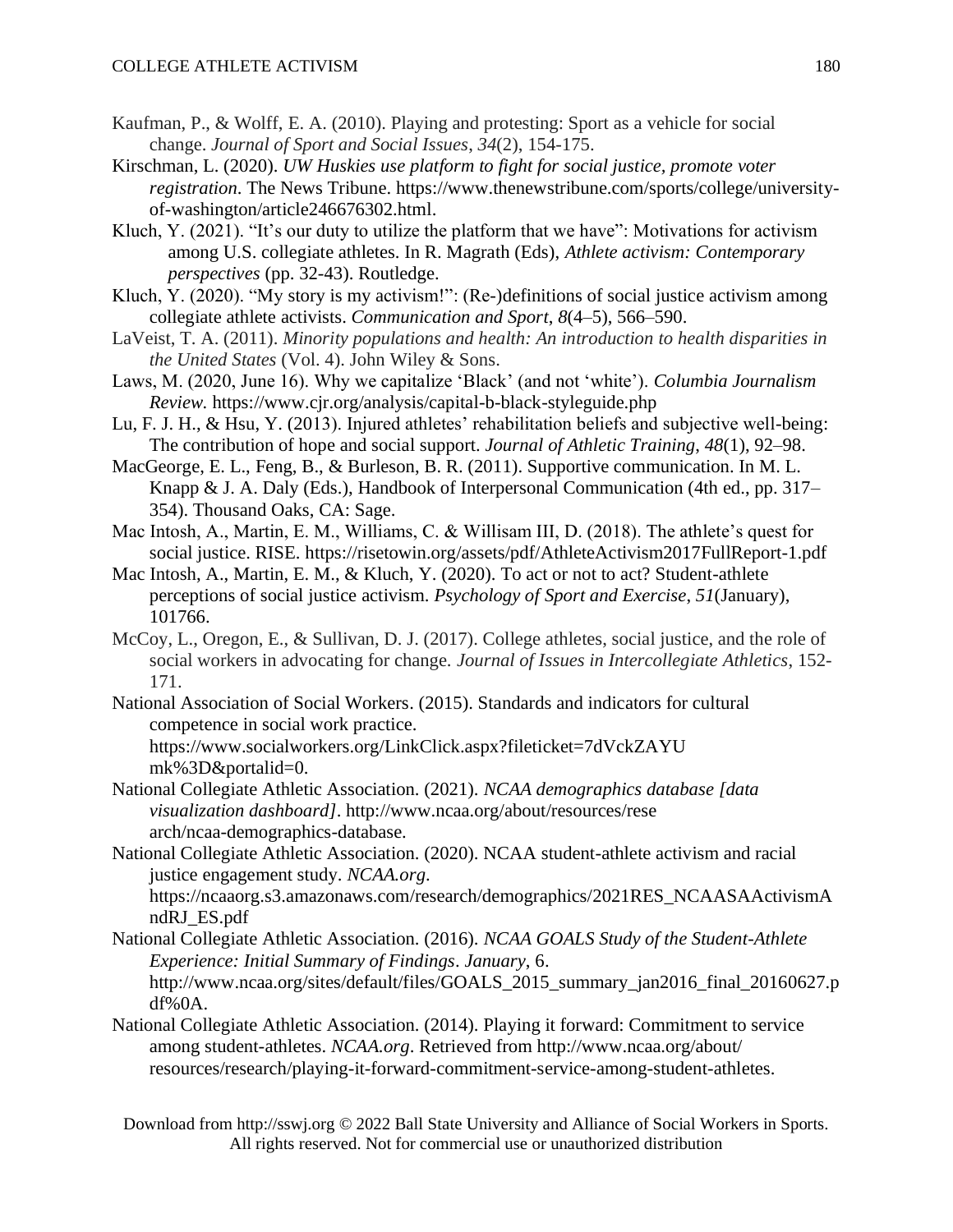- Peterson, J. (2009). A 'race' for equality" Print media coverage of the 1968 Olympic protest by Tommie Smith and John Carlos. *American Journalism, 26*(2), 99-121.
- Ruparelia, R. (2014). Guilty displeasures: White resistance in the social justice classroom. *Dalhousie Law Journal, 37*(2), 815-845.
- Sarver Coombs, D., & Cassilo, D. (2017). Athletes and/or activists: LeBron James and Black Lives Matter. *Journal of Sport and Social Issues, 41*(5), 425-444.
- Sarver Coombs, D., Lambert, C. A., Cassilo, D., & Humphries, Z. (2019). Flag on the play: Colin Kaepernick and the protest paradigm. *Howard Journal of Communications, 31*(4), 1- 20.
- Smith, M. F. (2005). *Activism. In R.L. Heath (Ed.), Encyclopedia of public relations*. Sage.
- Strauss, B. (2015). *N.L.R.B. Rejects Northwestern Football Players' Union Bid*. The New York Times. https://www.nytimes.com/2015/08/18/sports/ncaafootball/nlrb-says-northwesternfootball-players-cannot-unionize.html.
- Sullivan, M., Moore, M., Blom, L. C., & Slater, G. (2020). Relationship between social support and depressive symptoms in collegiate student athletes. *Journal for the Study of Sports and Athletes in Education*, *14*(3), 192–209.
- Tatum, B. D. (1997). *Why are all the Black kids sitting together in the cafeteria?* Basic Books.
- University of Washington. (2017, September). Havana McElvaine: Changing the game. *Washington.edu.* https://www.washington.edu/boundless/athletics-and-activism.
- Wiggins, D. K. (1992). The year of awakening: Black athletes, racial unrest and the civil rights movement of 1968. *International Journal of the History of Sport, 9*, 188-208.
- Yan, G., Pegoraro, A., & Watanabe, N. M. (2018). Student-athletes' organization of activism at the university of missouri: Resource mobilization on twitter. *Journal of Sport Management*, *32*(1), 24–37.